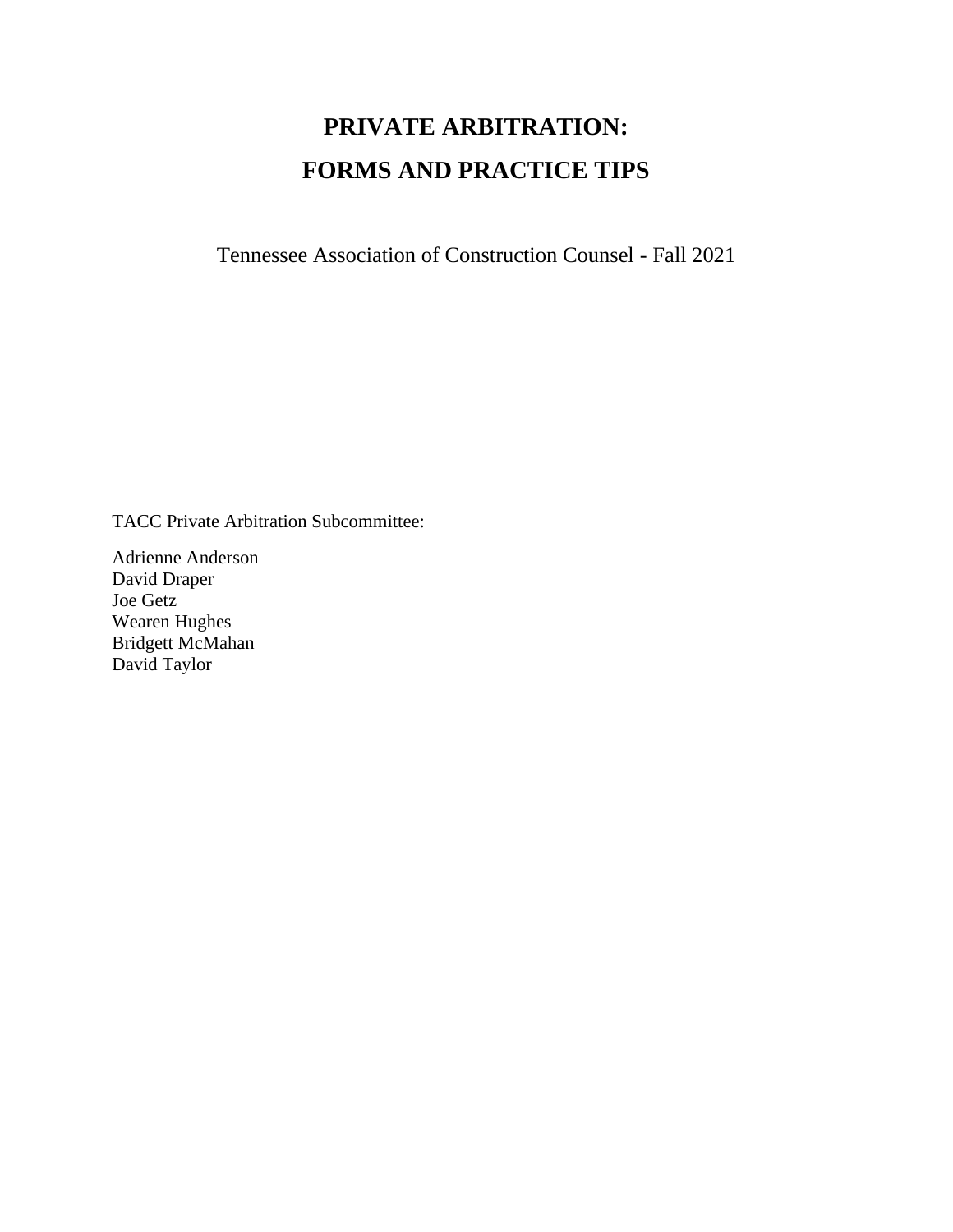**I. Considerations for Private Arbitration Agreement**

#### **II. Forms**

- **A. Agreement for Arbitration**
- **B. Agreement for Arbitration – with ancillary Arbitrator**
- **C. Irrevocable Agreement to Submit to Arbitration**
- **III. Additional Provisions for Consideration**
	- **A. Arbitrator Selection and Qualifications**
	- **B. Arbitrator Procedures**
	- **C. Compensation of the Arbitrator**
	- **D. Scheduling**
	- **E. Covid / Safety Provisions**
	- **F. Discovery**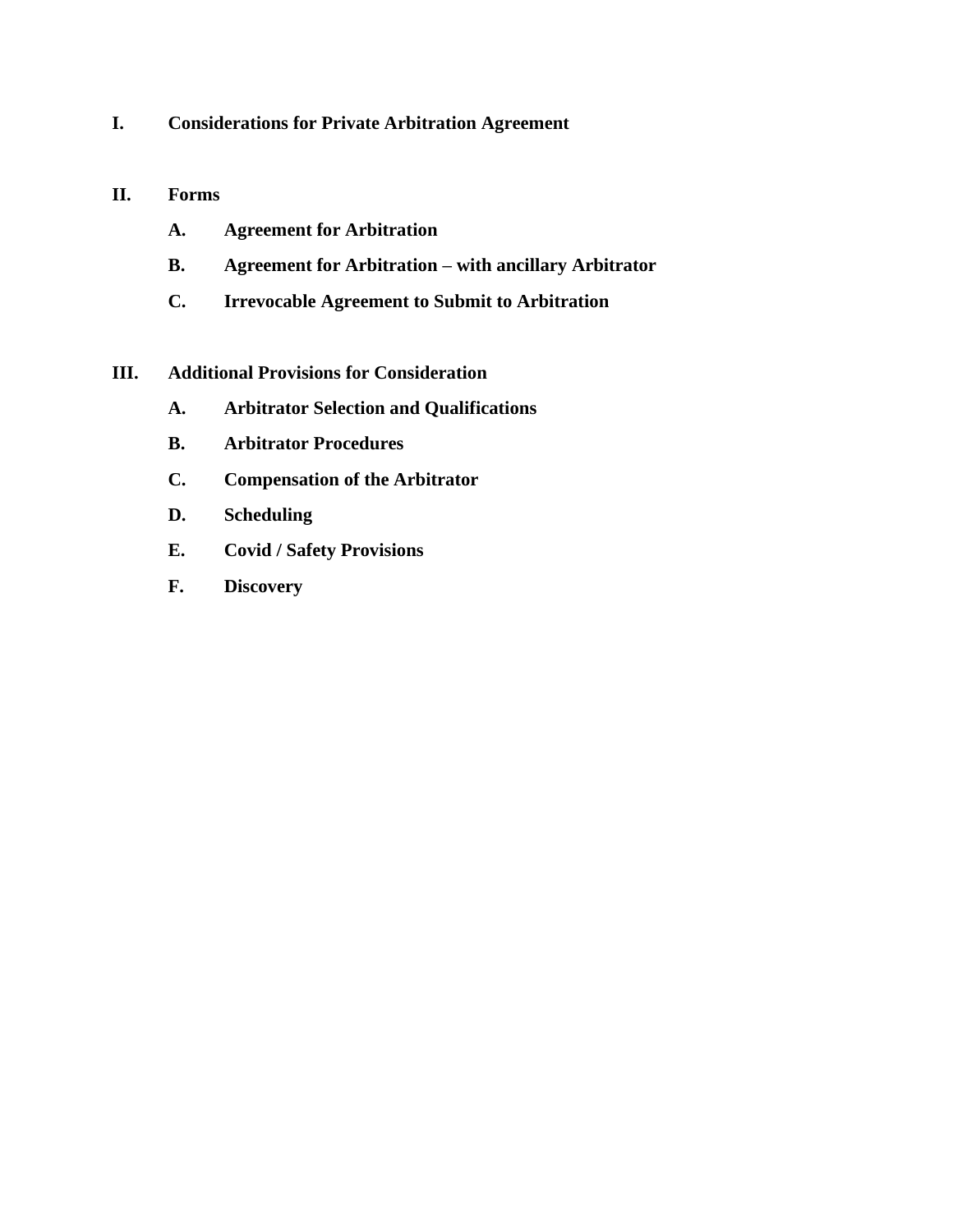# **Considerations for Private Arbitration Agreement**

## 1. Submission/agreement to arbitrate

*Gibbs v. Capital Resorts,* No. E2019-00295-COA-R3-CV (2/24/20) re: fraud in the inducement ruling – a threshold issue and seemingly increasingly used defense by those seeking to avoid arbitration.

*AtriCure, Inc. v. Meng,* 12 F.4th 516 (6th Cir. 2021): Federal policy favoring arbitration applies only when both parties have consented to and are bound by an arbitration clause; it does not apply when determining arbitration claims by or against nonparties. Intended third-party beneficiary analysis.

How to deal with existing administered arbitration clause (AAA, JAMS)?

- 2. How to deal with any pending litigation (stay? bifurcation?)
- 3. Scope of arbitration: claims and issues to be arbitrated.
- 4. Applicable law: substantive and arbitration law
- 5. Applicable arbitration rules: Be careful about wholesale adoption of other's rules
- 6. Selection of arbitrators:
	- Number
	- Qualifications
	- Method of selection
	- Process for disclosures (including by parties and attorneys)
	- Process for objections to arbitrator (who decides objections?)
	- Process for filling vacancy or proceeding with fewer than 3 arbitrators
- 7. Arbitrator compensation:
	- Amount
	- How and when paid
	- Deposits
	- Who administers funds?
	- What happens if a party does not timely pay?
- 8. Communications with arbitrator(s)
- 9. Timing/deadlines : any overarching schedule for above and other items in this list (or reserve for later)
- 10. Whether and how to deal in agreement with items and deadlines in usual scheduling order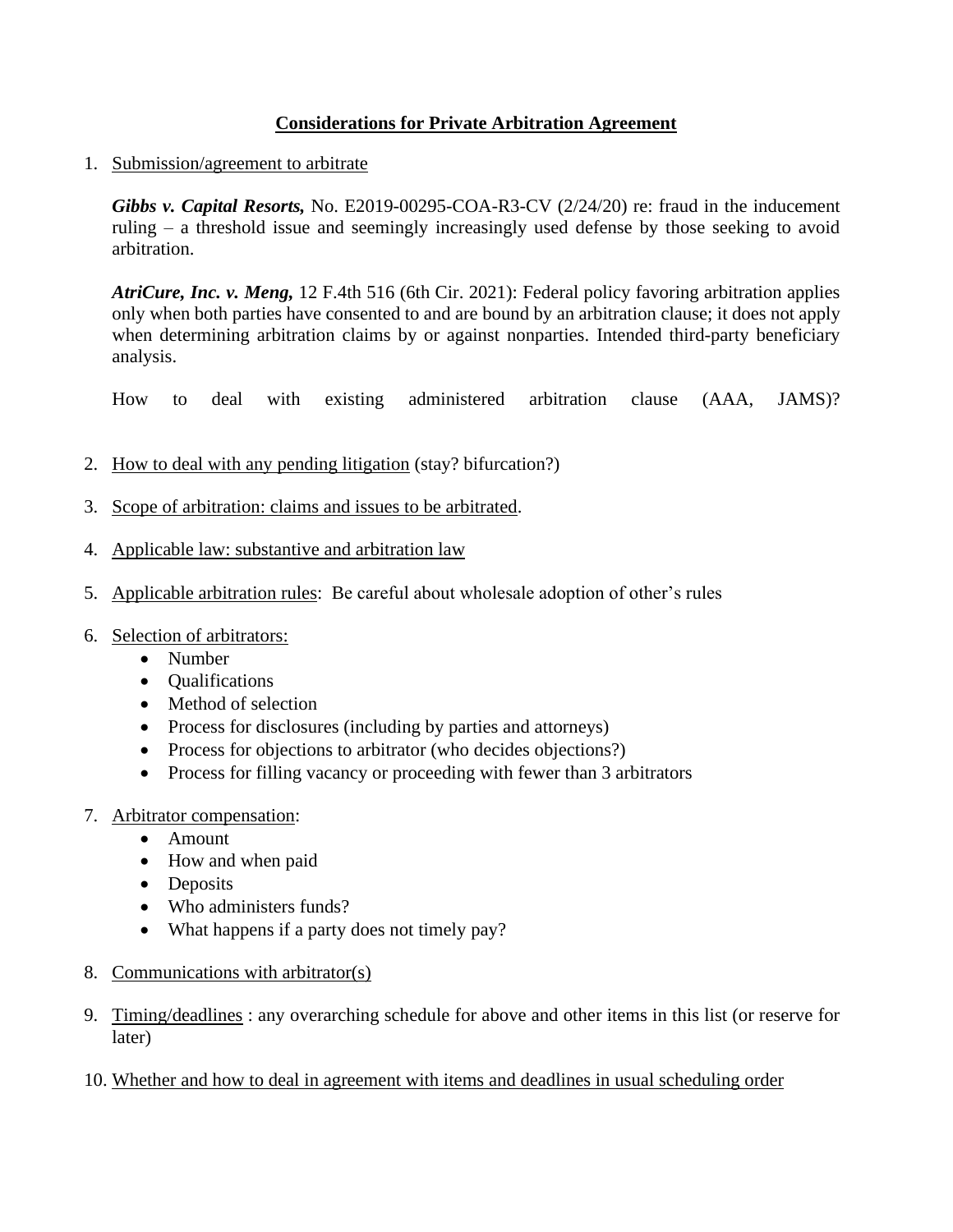- 11. Whether and how to deal in agreement with other tasks or deadlines not in usual scheduling order
	- subpoenas
	- preliminary witness lists
	- witness disclosures
	- revised statements of claims and defenses

Authority of arbitrator to issue subpoenas: *Am. Fed'n of Tel. & Radio Artists v. WJBK-TV***,** 164 F.3d 1004, 1009 (6th Cir. 1999)

## 12. Discovery:

- what is allowed or not
- any limitations on what is allowed
- whether to require privilege logs
- how discovery disputes are to be resolved
- 13. Document production:
	- Scope
	- Process
	- ESI protocol
- 14. Protective order: confidentiality or other protection of information **and proceeding**
- 15. Expert disclosures/reports: including any limitations on expert discovery
- 16. Pre-hearing and dispositive motion practice
	- Arbitrator authority to grant interim relief
- 17. Any particular provisions regarding final hearing and hearing protocol
	- Location
	- Limitations on length of hearing
	- Limitations on proof
	- Limitations on form of proof, e.g. by affidavit
	- Pre-hearing stipulation of exhibits
	- Arbitrator's authority / duty to control hearing
	- Covid and other safety protocols
	- Whether to utilize court reporter and generate transcript *See, Jamoua v. CCO Investments*, USDC Eastern Dist Michigan, Case 2:09-cv-13604- PDB-PJK  $(6<sup>th</sup> Cir. 2010)$  "Where, as here, the party moving to vacate the award provides no transcript or record evidence, but presents only self-serving and conclusory allegations unsupported by any record evidence, it is impossible for this Court to determine that the Panel was guilty of misconduct."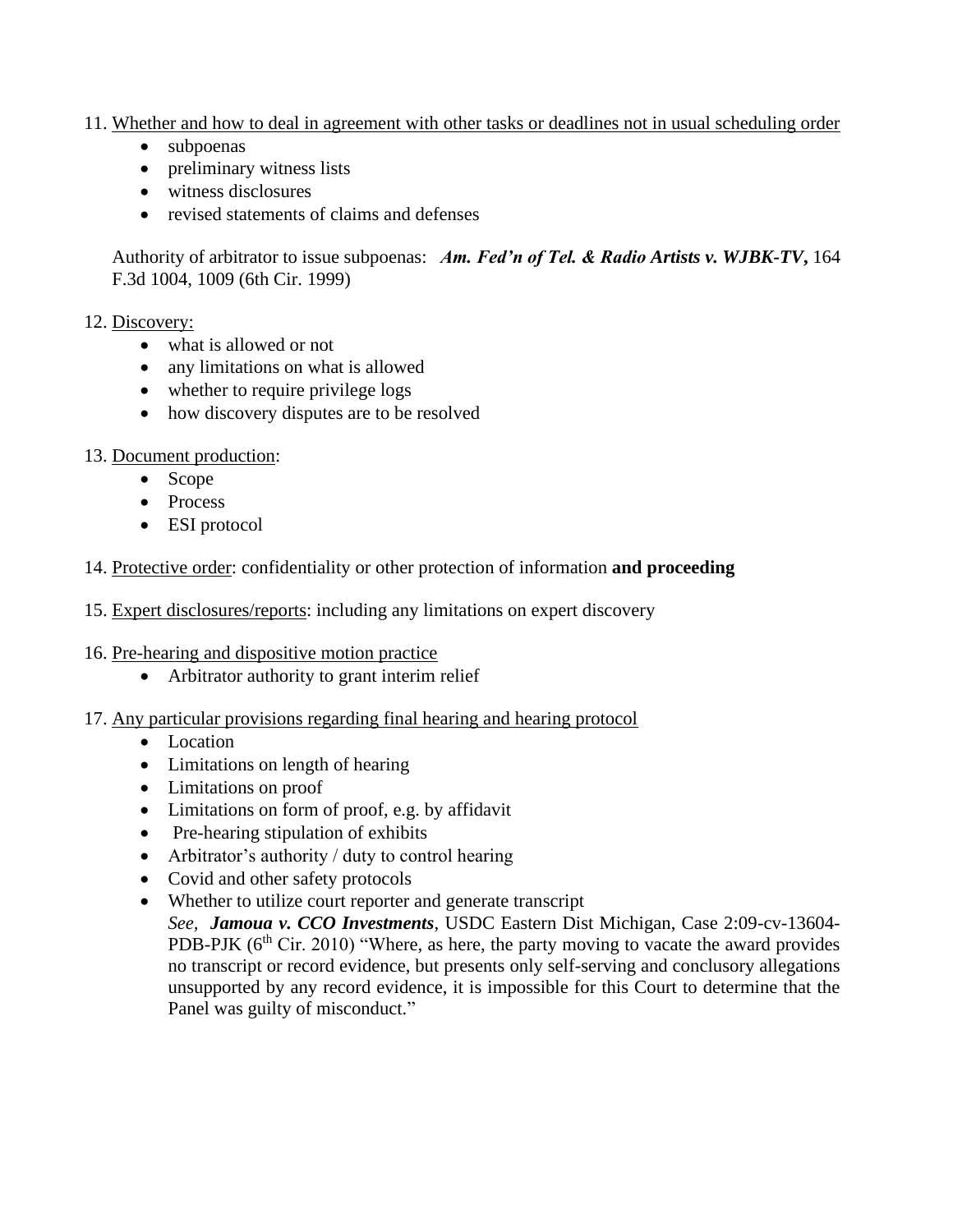- 18. Scope of relief that can/must be granted
	- Injunctive relief
	- Binding award
	- Conditional relief?
	- Award of costs and attys' fees

19. Form of Award: Simple, itemized, reasoned, or findings of fact and conclusions of law.

*See, Green v. Ameritech Corp.*, 200 F.3d 967 (6<sup>th</sup> Cir. 2000) re: motion to vacate based on failure to provide reasoning. Attorneys need to be aware of the burden they are imposing, and potential grounds for vacatur, by requiring a "reasoned award."

*See, Muskegon Cent. Dispatch 911 v. Tiburon, Inc.,* 462 F. App'x 517, 526 (6th Cir. 2012):

In neither his opinion on liability nor his opinion on damages did the Arbitrator address the merits of MCD's breach of contract claim. Indeed, the arbitrator never made any findings on whether Tiburon breached its own contractual obligations, as MCD claimed, and as Tiburon's own project manager believed. Instead, the Arbitrator treated what he found as MCD's failure to comply with the DRP, coupled with the termination provisions, as essentially a forfeiture of MCD's right to assert breach. The Arbitrator's decision resulted in MCD losing entirely and Tiburon winning entirely, without any finding on whether Tiburon was in material breach of substantive obligations.

20. Normal "boilerplate" provisions for an agreement

*See*, *Day v. Fortune Hi-Tech Marketing, Inc.,* 2013 WL 4859781 (6th Cir. 2013) re: arbitration clause was found unenforceable where underlying contract was found void for lack of consideration (ignores separability)

The primary aim of boilerplate provisions is to save drafters and parties the trouble and time with language that's commonly understood and used. Moreover, the provisions enforce your rights within the contract and may either deduct or establish vital rights. The language is meant to save additional time by regarding common meanings, but it is worth noting that the impact and meaning of such provisions are vital to the contract itself.

Even though boilerplate terms are standard, they can still be tailored according to contract requirements. Each clause of the contract must be negotiated, including the boilerplate provisions. With that, not every single boilerplate provision needs to be in the contract. You should include important provisions, and you can determine the important provisions according to the transaction type outlined in the contract.

Boilerplate provisions should include: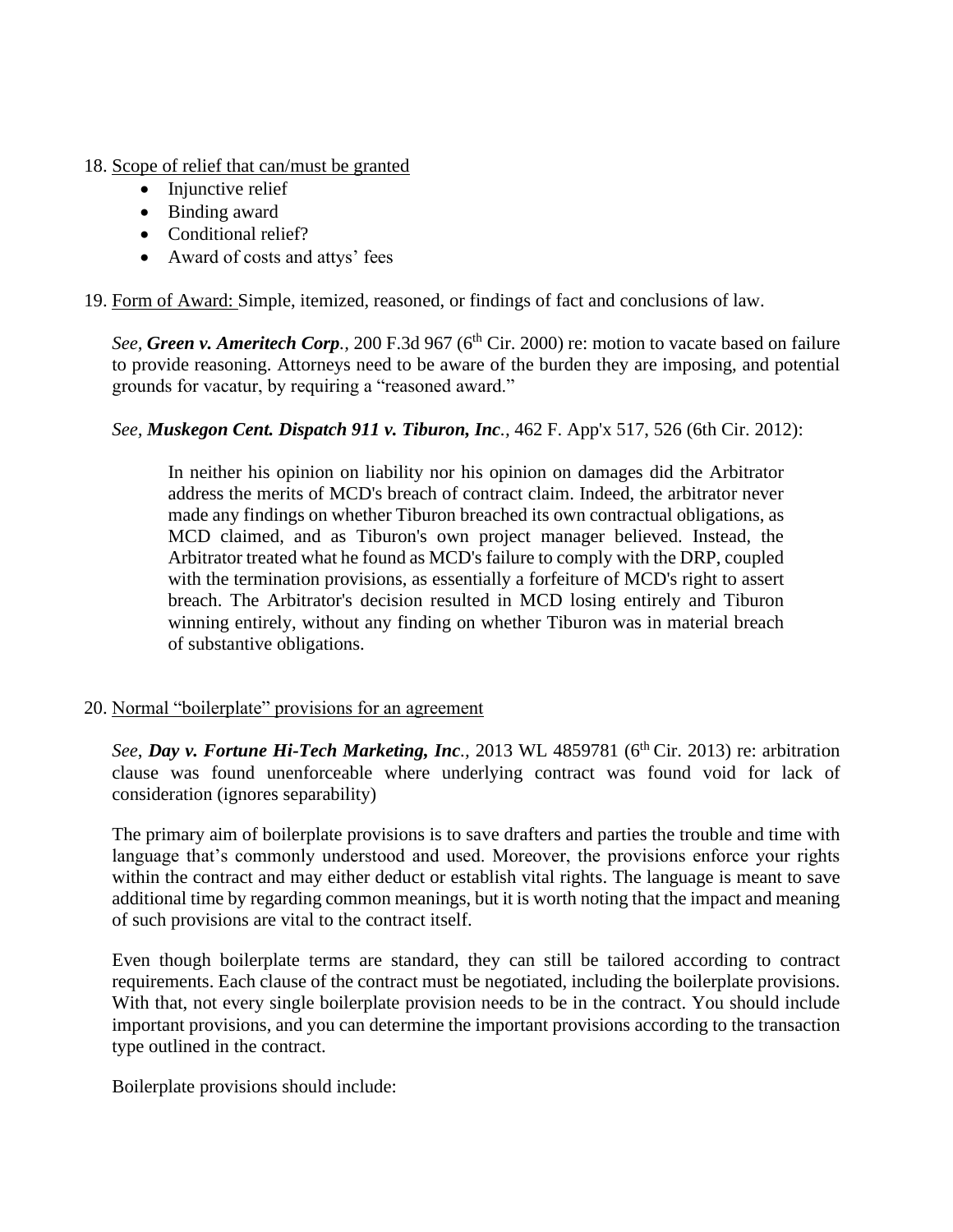- Rules on agreement interpretation
- Rules governing the subject matter of the contract
- Contingencies if a Court deems certain provisions invalid
- If third parties are intended to benefit benefit from the Agreement

## **21.** What else to include in agreement or leave for later: **deal in agreement with whatever would determine if client should or will agree to private arbitration**

- 22. Signatures by parties
- 23. Guarding against vacation of award

Section 10 of the FAA sets forth the statutory grounds to vacate an arbitration award:

(1) where the award was procured by corruption, fraud, or undue means;

- (2) where an arbitrator evidenced partiality or corruption;
- (3) where the arbitrators were guilty of misconduct; and
- (4) where the arbitrators exceeded their power.

9 U.S.C. § 10(a)(1)-(4).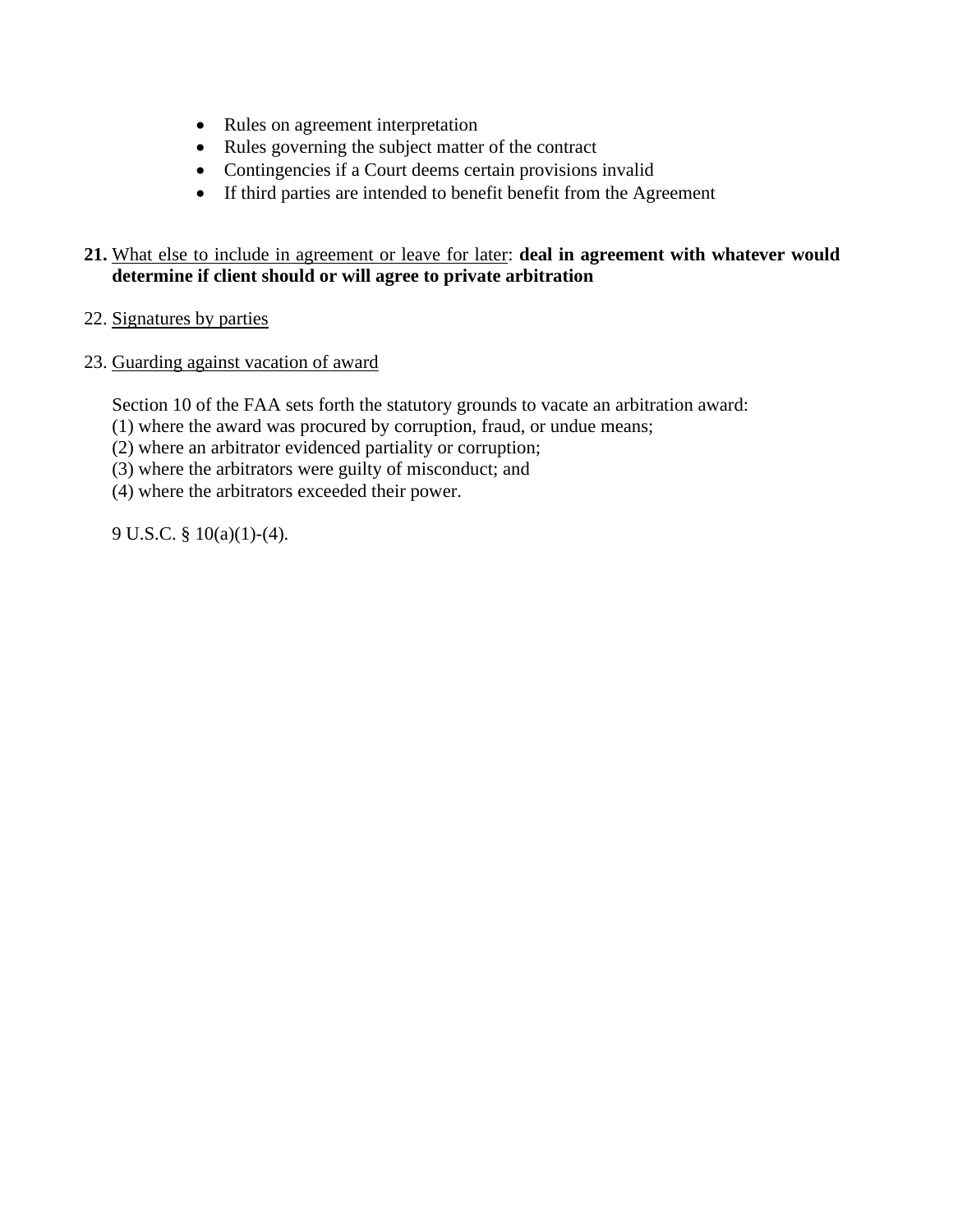## **ARBITRATION AGREEMENT**

This Arbitration Agreement ("Agreement") is made and entered into as of the last date signed below, by and between  $($ "Plaintiff") and \_\_\_\_\_\_\_\_\_\_\_\_\_\_\_\_\_\_\_\_\_\_\_\_\_\_\_\_\_\_\_\_\_\_\_\_\_\_ ("Defendant"):

WHEREAS, Plaintiff and Defendant entered into a Contract dated \_\_\_\_\_\_\_\_, including various change orders (collectively "Contract"), to perform certain work and furnish certain materials (collectively "Work") at the real property known as

 $("Property");$ 

WHEREAS, the Contract contains an arbitration clause (copy attached as Exhibit 1) ("Original Arbitration Clause"), which the parties have elected to bypass as set forth in this Agreement;

WHEREAS, disputes arose between Plaintiff and Defendant related to payment, timing and performance under the Contract ("Dispute");

NOW, THEREFORE, the parties do hereby agree as follows:

1. All claims, counterclaims, disputes, setoffs, defenses, damages and causes of action (collectively "Claims") between Plaintiff and Defendant which arise from or relate to the Contract, the Work, the Property or the Dispute will be resolved through private, binding arbitration with  $\qquad \qquad$  (or any Replacement Arbitrator appointed in accordance with Paragraph 2), serving as the sole arbitrator (hereinafter "Arbitrator"). The parties stipulate and agree that this Agreement, and the parties' agreement to arbitrate, is governed by the Federal Arbitration Act, 9 U.S.C. § 1, et seq. ("FAA"). The award of Arbitrator (or any Replacement Arbitrator) shall be binding upon the parties and may be enforced and confirmed by a court of competent jurisdiction.

2. In the event Arbitrator becomes unable or unwilling to serve as the arbitrator under this Agreement, the parties shall mutually endeavor for a period of thirty days thereafter to select a replacement arbitrator with construction law experience to serve under this Agreement. In the event the parties are unable to mutually agree upon a replacement arbitrator within said timeframe, either party may petition a court of competent jurisdiction for the appointment of a replacement arbitrator pursuant to the provisions of the FAA. The replacement arbitrator appointed pursuant to this Paragraph 2 is referred to herein as the "Replacement Arbitrator".

3. The parties have appointed Arbitrator (and any Replacement Arbitrator) as arbitrator in lieu of proceeding under the Original Arbitration Clause. This Agreement shall take precedence over all of the terms, conditions and requirements of the Original Arbitration Clause. In other words, the Original Arbitration Clause shall not govern Arbitrator's (or any Replacement Arbitrator's) service under this Agreement.

4. By signing this Agreement, the parties each agree that Plaintiff and Defendant have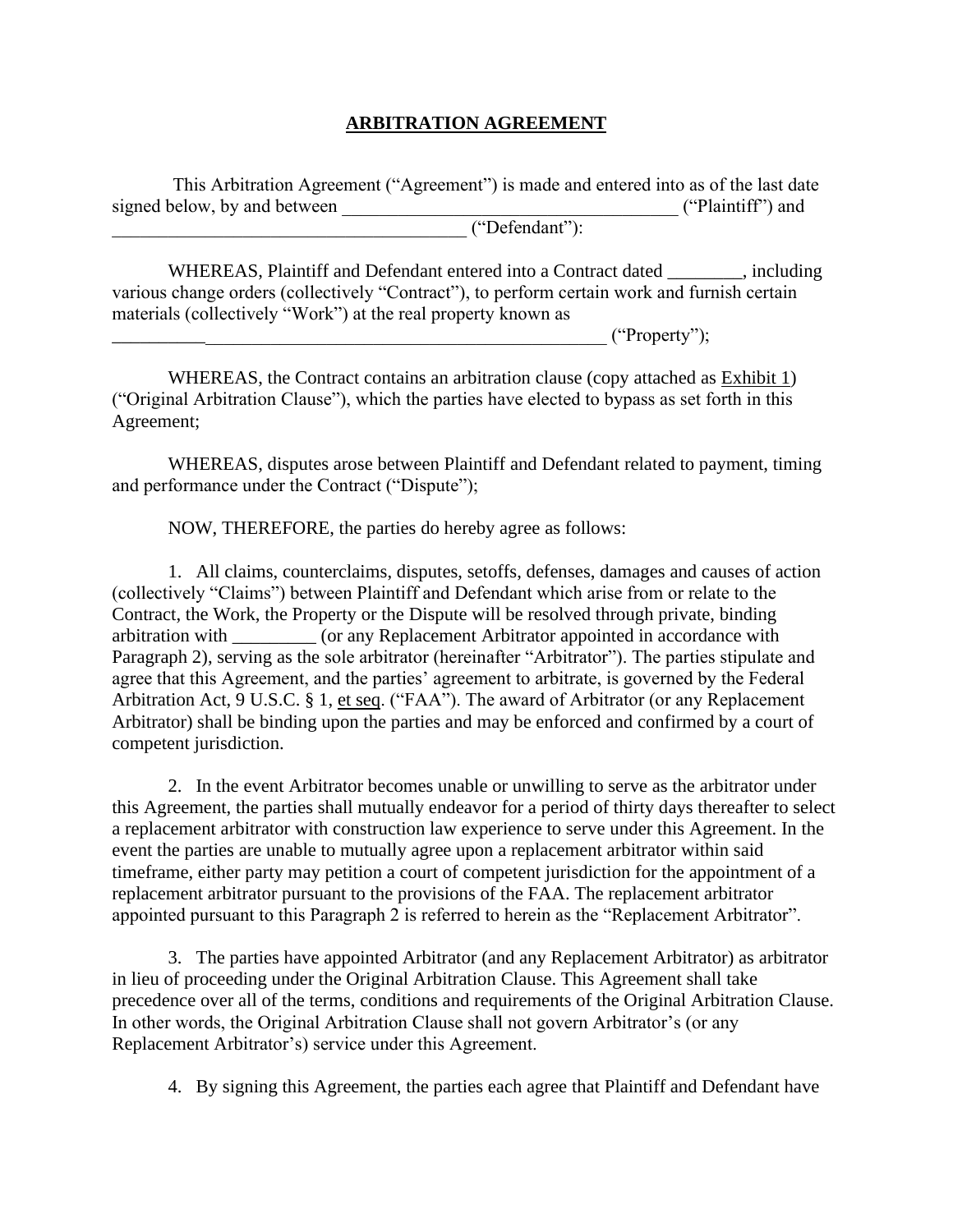made a "demand for arbitration" in accordance with this Agreement and the Original Arbitration Clause. All conditions precedent to arbitrate a Claim under this Agreement and the Original Arbitration Clause have been satisfied, including any pre-arbitration requirement of settlement discussions or mediation.

5. The fees of Arbitrator (and any Replacement Arbitrator) shall be advanced 50% by Plaintiff and 50% by Defendant. Fees advanced to or owed to Arbitrator shall be assessed in accordance with this Agreement.

6. Arbitrator (and any Replacement Arbitrator) shall decide any Claims arbitrated hereunder in accordance with the Construction Industry Rules of the American Arbitration Association ("AAA") in effect as of the execution of this Agreement, including the assessment of any fees of Arbitrator associated with the Arbitration. This arbitration shall not, however, be administered by the AAA, but shall instead be administered by Arbitrator (or any Replacement Arbitrator), it being the intent of the parties to avoid those administrative and filing fees charged by the AAA. It is the parties' intent in entering into this Agreement to avoid the time and expense of protracted litigation and discovery, which Arbitrator (and any Replacement Arbitrator) shall consider when ruling on requests related to discovery and other similar matters.

7. Nothing contained herein shall void, supersede or in any way terminate any other provision of the Contract, except with respect to the Original Arbitration Clause as modified expressly herein.

8. This Agreement may be executed in counterparts, each of which when executed shall be deemed to be an original, but all of which shall constitute one in the same agreement. This Agreement may also be executed by facsimile, or scanned and e-mail signatures, which shall constitute binding and original signatures. This Agreement constitutes the complete and integrated agreement of the parties with respect to the arbitration of claims and disputes between them, all prior agreements and negotiations regarding arbitration being merged herein. This Agreement is the product of mutual drafting and shall not be construed more strongly for or against any party.

Entered into by and between the Parties as set forth below.

[SIGNATURES]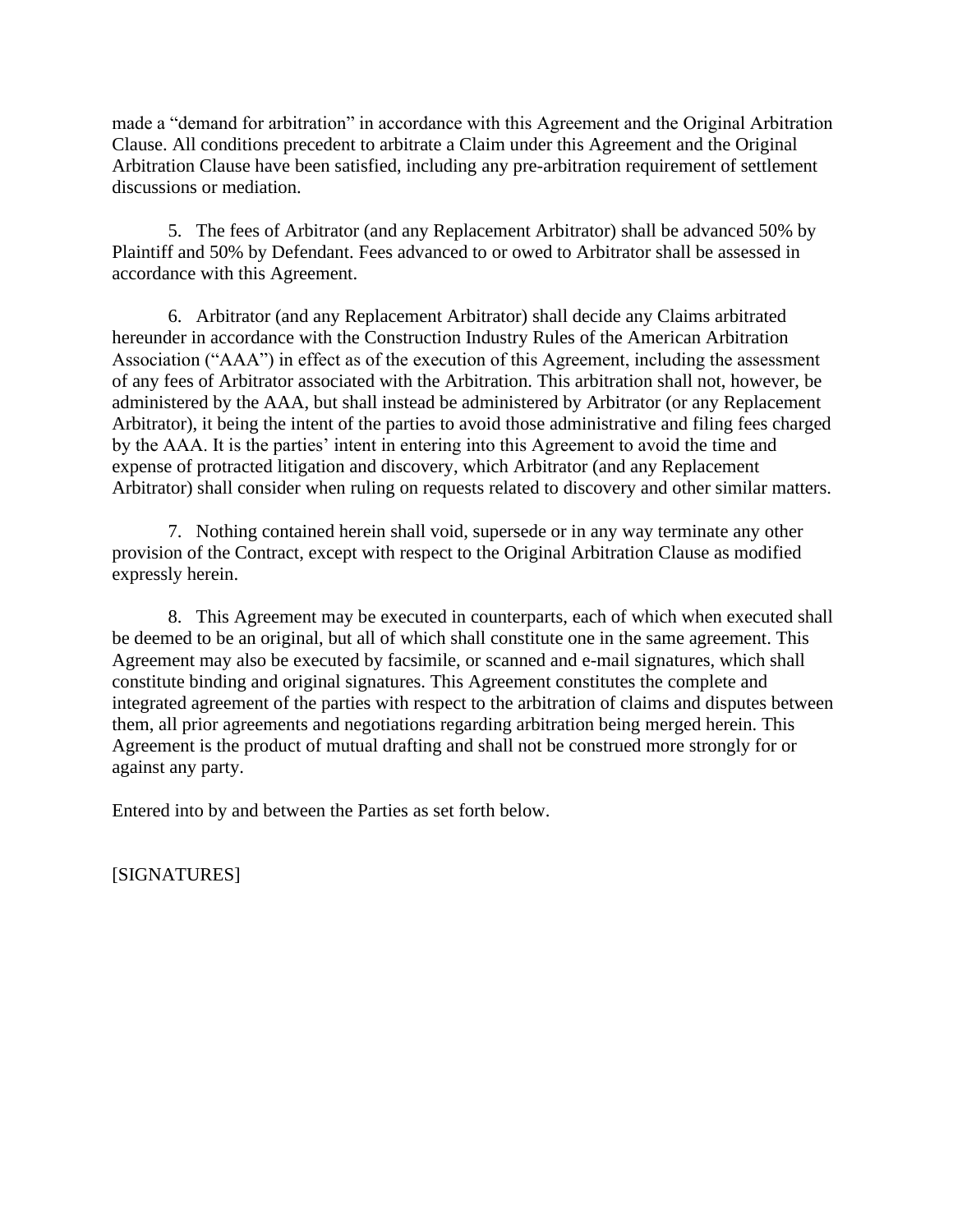#### **ARBITRATION AGREEMENT** *[with ancillary arbitrator]*

This Arbitration Agreement ("Agreement") is made and entered into as of \_\_\_\_\_\_\_, 2020 by and between \_\_\_\_\_\_\_\_\_\_, \_\_\_\_\_\_\_\_\_\_\_\_, and XXXXX ("Arbitrator") and  $\overline{\phantom{a}}$ ("Ancillary Arbitrator"):

WHEREAS, \_\_\_ and \_\_\_\_\_ entered into a Contract dated \_\_\_\_\_\_, including various change orders (collectively "Contract"), to perform certain work and furnish certain materials (collectively "Work") at the real property known as \_\_\_\_\_ and located at \_\_\_\_\_\_\_\_("Property");

WHEREAS, the Contract contains an arbitration clause ("Original Arbitration Clause"), which the parties have agreed to revise as set forth in this Agreement;

WHEREAS, disputes have arisen between \_\_\_\_ and \_\_\_\_\_\_\_ related to payment, timing and performance under the Contract ("Dispute");

NOW, THEREFORE, the parties do hereby agree as follows:

1. All claims, counterclaims, disputes, setoffs, defenses, damages and causes of action (collectively "Claims") between and that have arisen or arise from or relate to the Contract, the Work, the Property or the Dispute will be resolved through private, binding arbitration with Arbitrator (or any replacement arbitrator appointed in accordance with Paragraph 2) serving as the arbitrator; provided, however, the arbitrator of any matter specified in Section 2 below shall be Ancillary Arbitrator (Arbitrator and Ancillary Arbitrator are collectively referred to herein as the "Arbitrators"). The parties stipulate and agree this Agreement and the arbitration proceeding are governed by the Federal Arbitration Act, 9 U.S.C. § 1, et seq. ("FAA"), and the underlying Dispute and Claims are governed by Tennessee law. The award of the Arbitrator and any and all lawful decisions by the Arbitrators shall be binding upon the parties and may be enforced and confirmed by a court of competent jurisdiction.

2. All claims, disputes, assertions, and other matters in the arbitration concerning (a) the potential conflict of interest, disqualification, or recusal of the Arbitrator, (b) the propriety or reasonableness of the fees and expenses assessed by the Arbitrator, (c) consolidation or joinder of parties or arbitrations, or (d) any other matter which would be decided by the AAA and not by the Arbitrator if this arbitration was being administered by the AAA shall be decided by the Ancillary Arbitrator. The parties agree, and instruct the Ancillary Arbitrator, not to disclose which of the parties brought any matter before the Ancillary Arbitrator. The Arbitrator hereby agrees that any and all lawful decisions of the Ancillary Arbitrator shall be binding upon the Arbitrator and may be enforced and confirmed by a court of competent jurisdiction.

3. In the event either of the Arbitrators becomes unable or unwilling to serve under this Agreement, the parties shall mutually endeavor for a period of thirty days thereafter to select a replacement with construction law experience to serve under this Agreement. In the event the parties are unable to mutually agree upon a replacement within said timeframe, either party may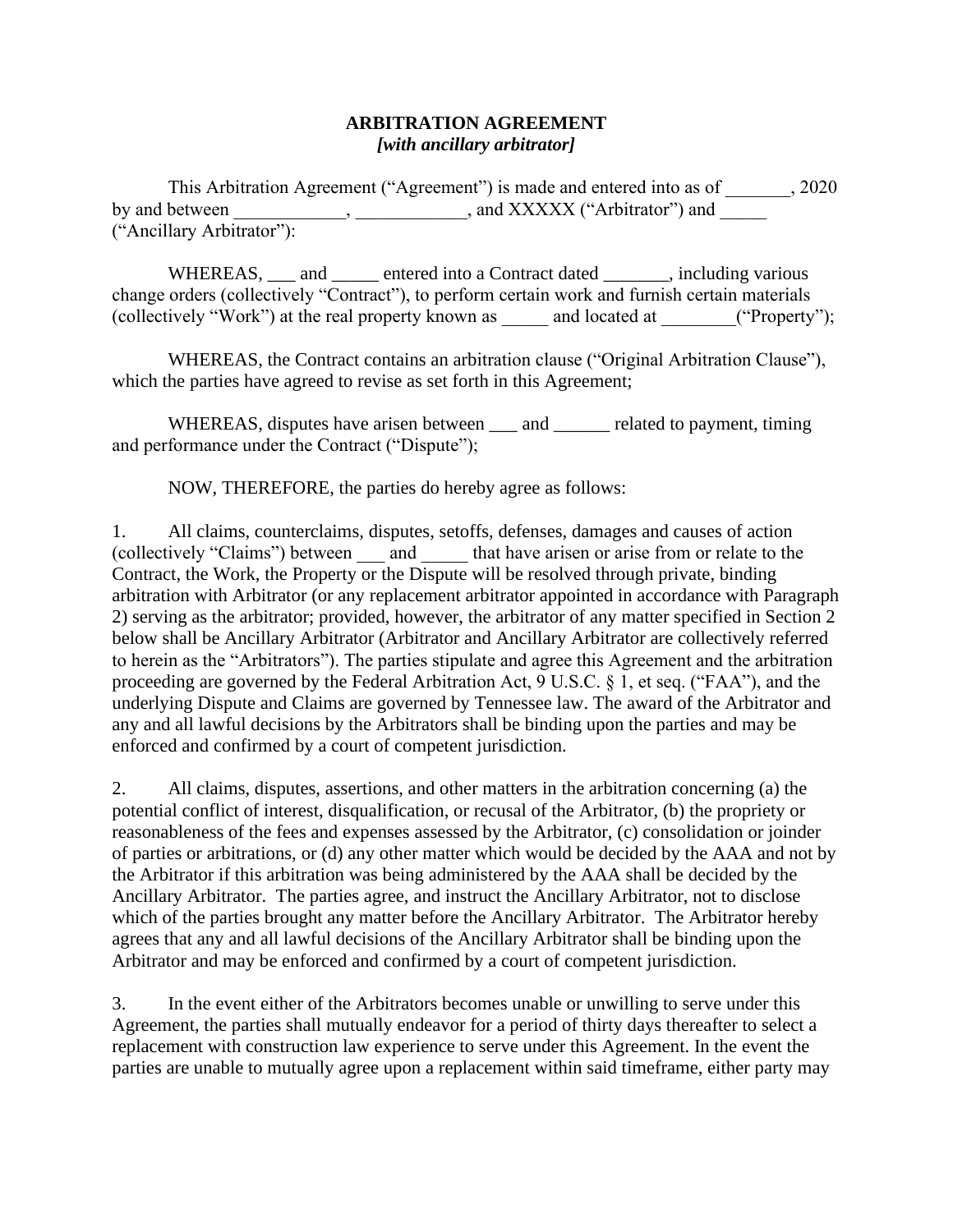petition a court of competent jurisdiction for the appointment of a replacement pursuant to the provisions of the FAA.

4. The parties have appointed the Arbitrators in lieu of proceeding under the Original Arbitration Clause. This Agreement shall take precedence over all of the terms, conditions and requirements of the Original Arbitration Clause. In other words, the Original Arbitration Clause shall not govern the Arbitrators' services under this Agreement.

5. The parties each agree \_\_\_ and \_\_\_\_\_ have made a "demand for arbitration" in accordance with this Agreement and the Original Arbitration Clause. All conditions precedent to arbitrate a Claim under this Agreement and the Original Arbitration Clause have been satisfied, including any pre-arbitration requirement of settlement discussions or mediation.

6. The fees and expenses of the Arbitrators shall be deposited and paid 50% by \_\_\_\_ and 50% by \_\_\_\_\_. The Arbitrators may request or bill for payments for deposits, or the actual fees and expenses, and the parties shall be responsible for and make those payments within the time(s) requested. The Arbitrators may suspend or terminate their services if any requested payment is not timely made in full. The Arbitrator shall charge \$XX per hour for his time, including for time spent administering and conducting the arbitration. The Ancillary Arbitrator shall charge \$XX per hour for his time, including for time spent administering and conducting any arbitration proceedings under this Agreement. Deposits may be used to pay for fees and expenses, and if there are any unused deposits after the conclusion of the arbitration, those amounts will be returned to the parties.

7. The Arbitrators shall decide any Claims arbitrated hereunder in accordance with the Construction Industry Rules of the American Arbitration Association ("AAA") in effect as of the date of this Agreement, including the assessment of any fees of the Arbitrators associated with the arbitration, except for Rules R-1(a), 2, 3, 4, 5, 7(a), 7(g), 10, 11, 14, 15, 16, 17, 18, 22, 45, 55, and 57. This arbitration shall not, however, be administered by the AAA, but shall be administered by the Arbitrators, and anywhere in the AAA Rules where reference is made to the AAA or the R-7 arbitrator, the parties replace such references with "Arbitrator" or "Ancillary Arbitrator," as applicable. It is the parties' intent to avoid the time and expense of protracted litigation and discovery, which the Arbitrators shall consider when ruling on requests related to discovery and other similar matters.

8. Nothing contained herein shall void, supersede or in any way terminate any provision of the Contract, other than the Original Arbitration Clause as modified herein.

9. This Agreement may be executed in counterparts, each of which when executed shall be deemed to be an original, but all of which shall constitute one and the same agreement. This Agreement may also be executed by facsimile, or scanned and e-mail signatures, which shall constitute binding and original signatures. This Agreement constitutes the complete and integrated agreement of the parties with respect to the arbitration of the Dispute, all prior agreements and negotiations regarding arbitration being merged herein. This Agreement is the product of mutual drafting and shall not be construed more strongly for or against any party by reason of who drafted a particular provision.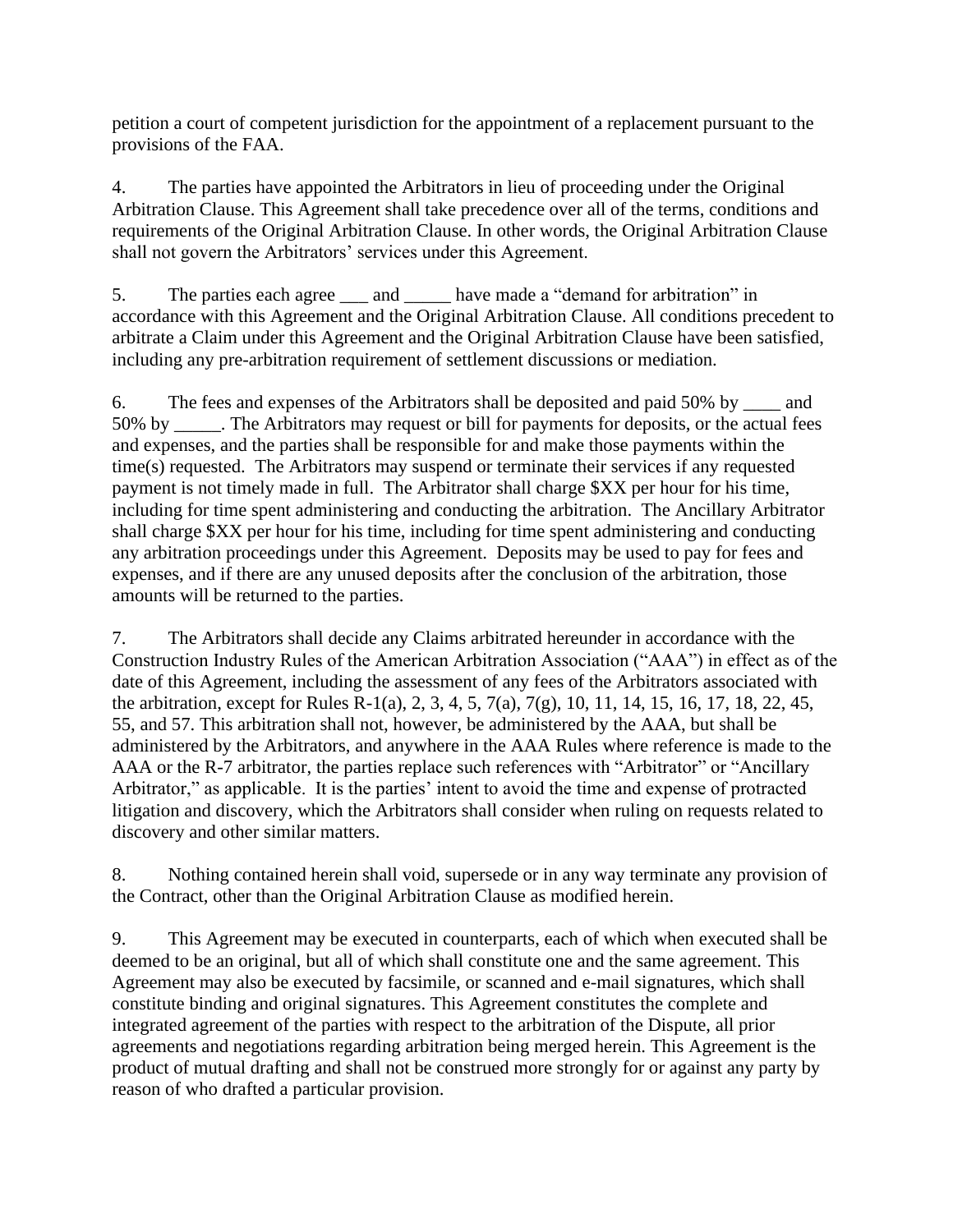Entered into by and between the Parties, the Arbitrator, and the Ancillary Arbitrator as set forth below.

\_\_\_\_\_\_\_\_\_\_\_\_\_\_\_\_\_\_\_\_\_\_\_\_\_\_\_\_\_\_

XXXXXXXX, Arbitrator

Date:

XXXXXXX, Ancillary Arbitrator

Date:

By: \_\_\_\_\_\_\_\_\_\_\_, \_\_\_\_\_\_\_\_\_\_\_\_\_\_ [typed name and title]

Date:

By:

 $\overline{\phantom{a}}$  , and the set of the set of the set of the set of the set of the set of the set of the set of the set of the set of the set of the set of the set of the set of the set of the set of the set of the set of the s

\_\_\_\_\_\_\_\_\_\_\_, \_\_\_\_\_\_\_\_\_\_\_\_\_\_\_

Date: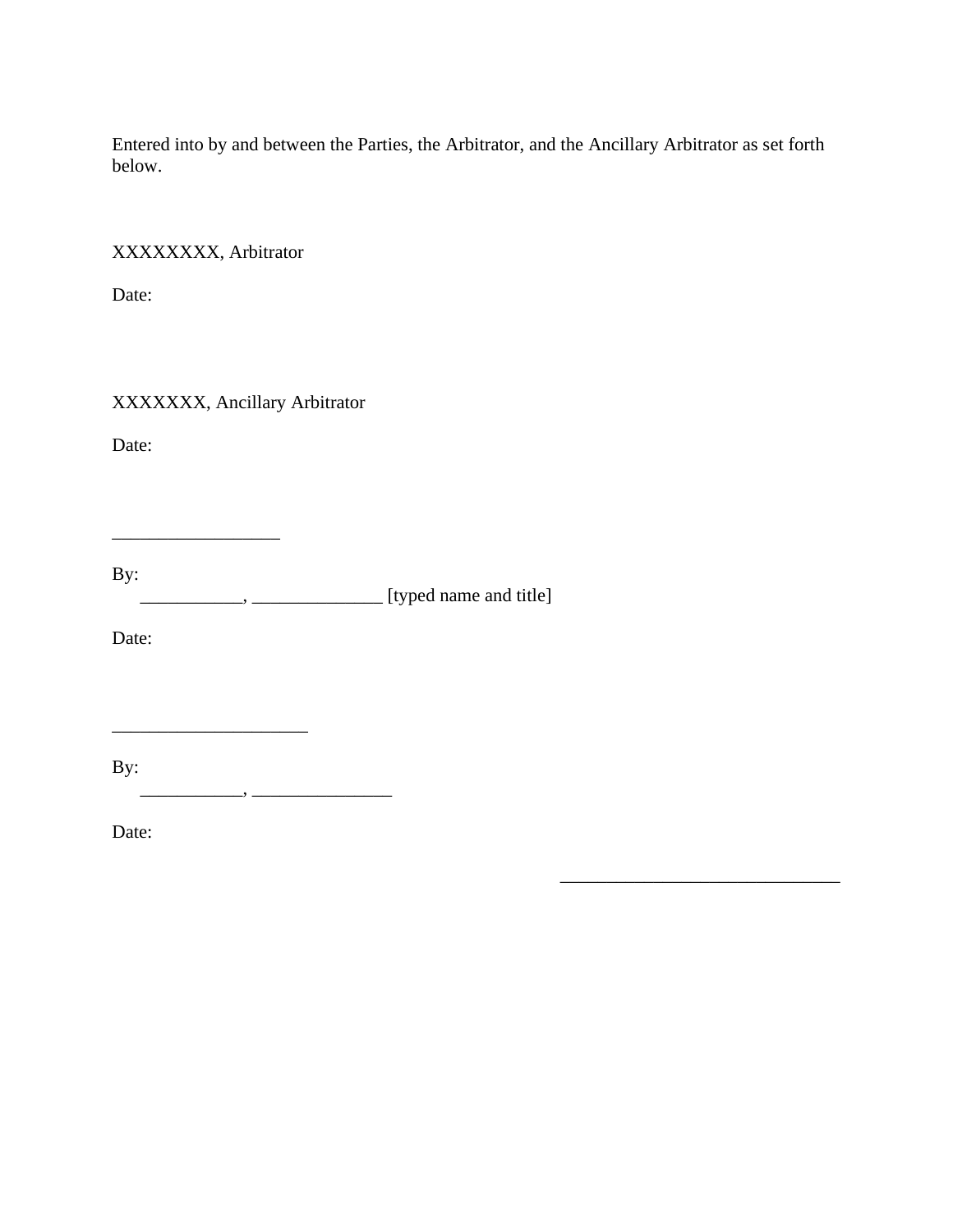# **IRREVOCABLE AGREEMENT TO SUBMIT TO ARBITRATION**

**1. Parties:** The parties to this Agreement are as follows:

- $(a)$  ; and
- (b) \_\_\_\_\_\_\_\_\_\_\_\_\_\_\_\_\_\_\_\_\_\_\_\_\_\_\_\_\_\_\_\_\_\_\_\_.

This Agreement shall be binding upon, and shall inure to the benefit of, the successors, assigns, and predecessors in interest of the parties.

# **2. Recitations:**

(a) Pursuant to a written agreement entered into between the parties dated \_\_\_\_\_\_\_\_\_\_\_\_\_\_\_\_\_\_\_\_\_\_\_\_ (the "Contract") which the Parties agree includes a binding requirement to arbitrate disputes between them arising out of or relating to the Contract; and

(b) WHEREAS, disputes have arisen between the parties arising under the Contract and subject to the arbitration requirements therein; and

(c) WHEREAS, the parties wish to submit to binding arbitration any and all disputes between them arising from or related to the Contract;

(d) THEREFORE, the parties hereby agree as hereinafter set forth, in consideration of the mutual covenants hereinafter appearing, as follows:

## **3. Submission to Arbitration:**

(a) The parties agree to and hereby do, irrevocably submit all their existing claims arising out of or related to the Contract, including but not limited to all claims arising under or relating to the execution, interpretation and/or breach of the Contract, to binding arbitration pursuant to the Contract and to this Agreement. To the extent that the dispute resolution provisions of the Contract conflict with the provisions of this Agreement, the parties agree that the provisions of this Agreement control. All other provisions of the Contract remain in full force and effect, and the parties do not intend that this Agreement shall alter in any way their substantive rights under the Contract.

(b) The parties agree that such arbitration will be conducted in accordance with this Agreement, the provisions of the Contract, and the Construction Industry Rules of the American Arbitration Association in effect at the time of this Agreement (collectively referred to herein as the "Rules"). However, notwithstanding any contrary provision of the Contract or the Construction Industry Rules of the American Arbitration Association, the Parties agree that they will not use the administrative services of the American Arbitration Association. The Parties agree to privately select an arbitrator as provided herein and to empower that arbitrator with the authority to apply and enforce the arbitrator functions as well as any administrative functions provided under the Rules. In the event of any conflict within the Rules, the provisions of this Agreement shall control, and the Parties empower the arbitrator to resolve any conflicts within the Rules in a manner which the arbitrator determines to be consistent with the intent of this Agreement.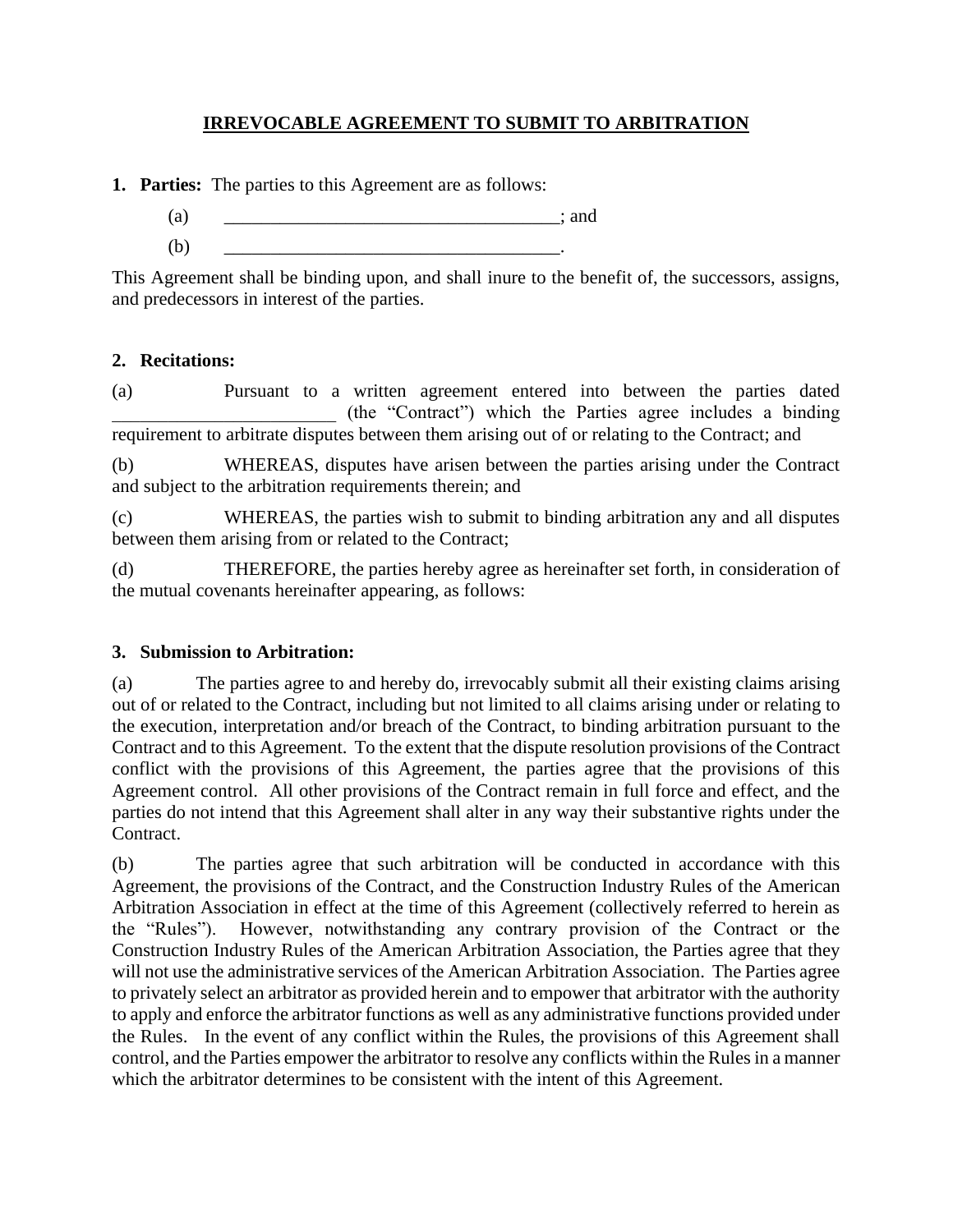(c) The Parties agree that this Agreement shall be interpreted and enforced in accordance with the provisions of the Federal Arbitration Act (the "Act") which the Parties intend to apply and adopt by contract regardless of whether an action is brought in State or Federal court and without regard to the presence of interstate commerce. Judgment on any award of the Arbitrator made pursuant to this Agreement may be entered in any court of competent jurisdiction.

**4. Selection of Arbitrator:** The Parties agree that arbitration pursuant to this Agreement shall be submitted to a single arbitrator. The parties further agree that \_\_\_\_\_\_\_\_\_\_\_\_\_ has been selected as Arbitrator. By his/her signature hereunder, the Arbitrator accepts the appointment of the parties.

**5. Duties of Arbitrator:** The parties and the Arbitrator agree that the Arbitrator will perform the following services:

(a) Review of all pre-hearing submittals from the parties, including evidentiary materials and memoranda of law.

(b) Conduct one or more appropriate pre-hearing conferences, including a scheduling conference and any necessary hearings incident to the resolution of discovery disputes or the making of interim awards in accordance with the applicable Rules.

(c) Conduct of an evidentiary hearing on the merits of the issues and the claims of the Parties.

(d) Analyze the issues and claims of the Parties submitted at the hearing; and

(e) Render a final award, which shall be an "itemized award," unless the Parties both specify otherwise in writing.

**6. Limitation of Liability:** The Parties agree that the Arbitrator shall not be liable to either Party for any damages or expense arising out of or relating to acts or omissions in the performance of Arbitrator's duties under this Agreement so long as Arbitrator acts in good faith. The Parties shall have no cause of action against Arbitrator arising out of or relating to any act or omission of Arbitrator under this Agreement. So long as Arbitrator has acted in good faith, both Parties agree to compensate Arbitrator for any time spent by Arbitrator and any legal fees and expenses incurred by Arbitrator responding to any claim or legal action asserted by either Party, whether such claim is asserted against Arbitrator or the other Party.

**7. Arbitrator is Not Attorney for Either Party:** Both Parties acknowledge that the Arbitrator is not being engaged to provide, and will not be providing, legal advice or representation to either Party. No comment or statement of the Arbitrator shall be considered to be legal advice to either Party. The Arbitrator will serve as a neutral entity, and both Parties shall seek such legal advice as they may desire from counsel of their choosing.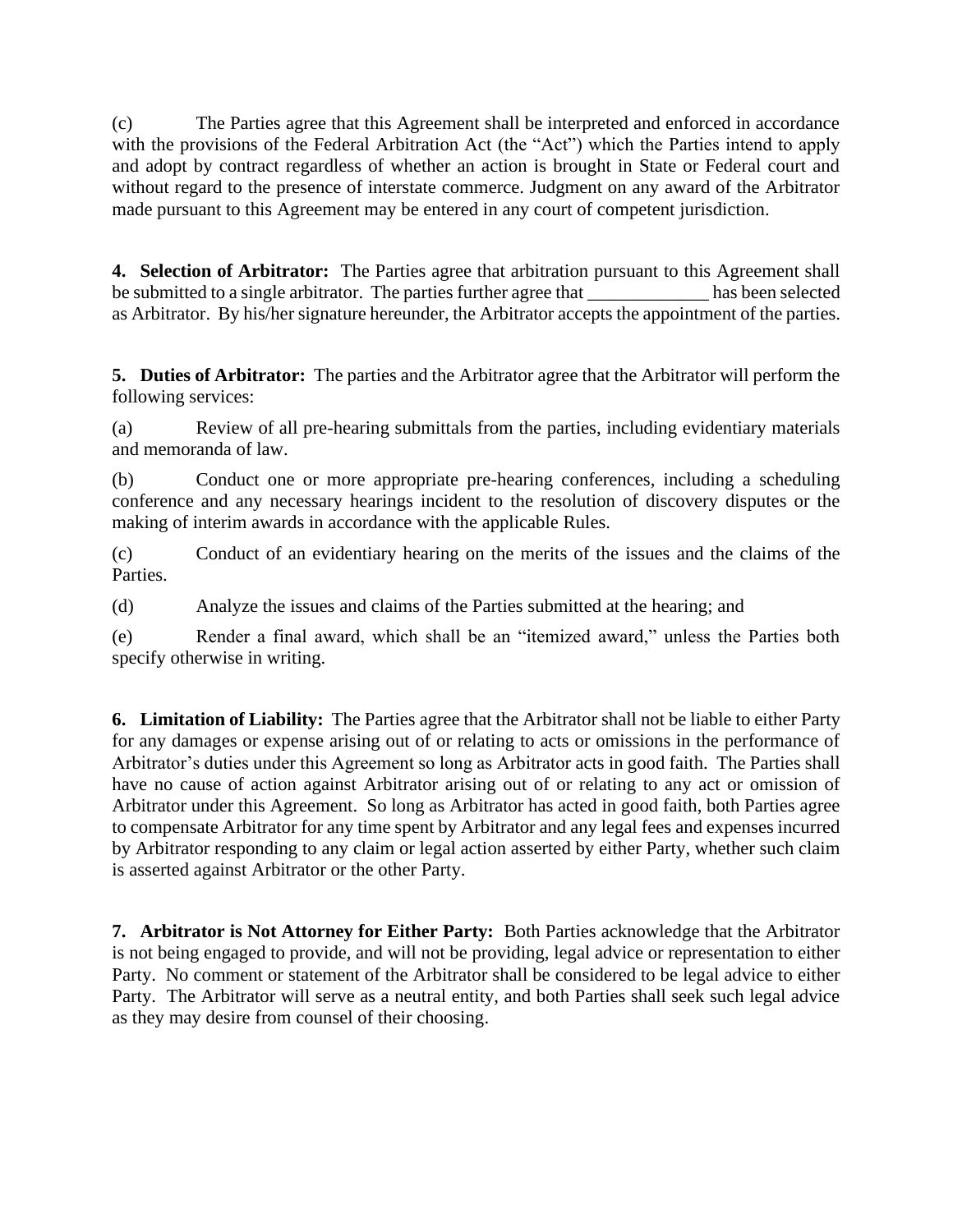## **8. Timing of Submission:**

(a) Each Party will submit its claims in writing to the Arbitrator, specifying specifically the dollar amount of any relief that each party requests, on or before \_\_\_\_\_\_\_\_\_\_ (\_\_) days prior to any scheduled hearing on the merits of any claim. The dollar amount of any claim may be changed thereafter upon written notice, but if objection is made thereto by the opposing party, only as allowed by the Arbitrator.

(b) Promptly after this Agreement is executed by both Parties and provided to the Arbitrator, the Arbitrator shall schedule and conduct a scheduling conference, at which time a schedule for the evidentiary hearing and the completion of pre-hearing discovery shall be specified by the Arbitrator. Unless otherwise agreed in writing by the Parties or directed by the Arbitrator for good cause shown, the hearing shall be conducted on the dates agreed to by the Parties and the Arbitrator, and the Arbitrator's award shall be due within thirty (30) days from and after conclusion of the evidentiary hearing;

(c) Pre-hearing discovery shall be permitted pursuant to the agreement of the Parties as set forth herein, and in the event of any disagreement related thereto, in the sole discretion of the Arbitrator in accordance with the Rules.

# **9. Compensation of Arbitrator:**

(a) The parties will reimburse the Arbitrator for all fees and out-of-pocket expenses relating to the Arbitrator's preparation for, conduct of, and issuance of any orders following the arbitration, including but not limited to travel expenses and meals for hearings more than 30 miles from Arbitrator's city of residence.

(b) The Arbitrator's fees will be billed and paid on an hourly basis at the rate of \$XXX per hour for services performed by the Arbitrator (travel time will be billed at a rate of \$XXX per hour for travel to any hearings more than XX miles from Arbitrator's city of residence).

(c) Within thirty (30) days of the execution of this Agreement, the Parties will pay to the Arbitrator a retainer in an amount to be determined by the Arbitrator as sufficient to cover Arbitrator's estimated fees and expenses under this Agreement. Each Party is responsible for paying one-half of the retainer. The Arbitrator will hold unused portions of the retainer in trust and will draw on those funds to pay expenses and fees in accordance with this Agreement until the retainer is exhausted. If this matter is concluded by settlement or otherwise prior to the exhaustion of the retainer, the unexpended balance remaining at that time will be refunded equally to the parties. If the retainer is exhausted prior to the conclusion of the case, the Arbitrator may require the submission of additional deposits in equal amounts from each Party. The Parties agree that the Arbitrator reserves the right to withdraw from providing any further services at any time if fees/expenses owed by either Party are not promptly paid. In the event that one Party fails to pay fees/expenses when due, the other Party may at its option deposit such fees/expenses with the Arbitrator who shall proceed with the arbitration. In that event, the Arbitrator may include in any award an amount in favor of the paying Party, and against the non-paying Party, equal to the nonpaying Party's obligation plus interest at the highest rate allowed by law.

(d) The Arbitrator will submit to the parties a summary of hours worked and an itemized statement of expenses upon the conclusion of the Arbitrator's services under this Agreement.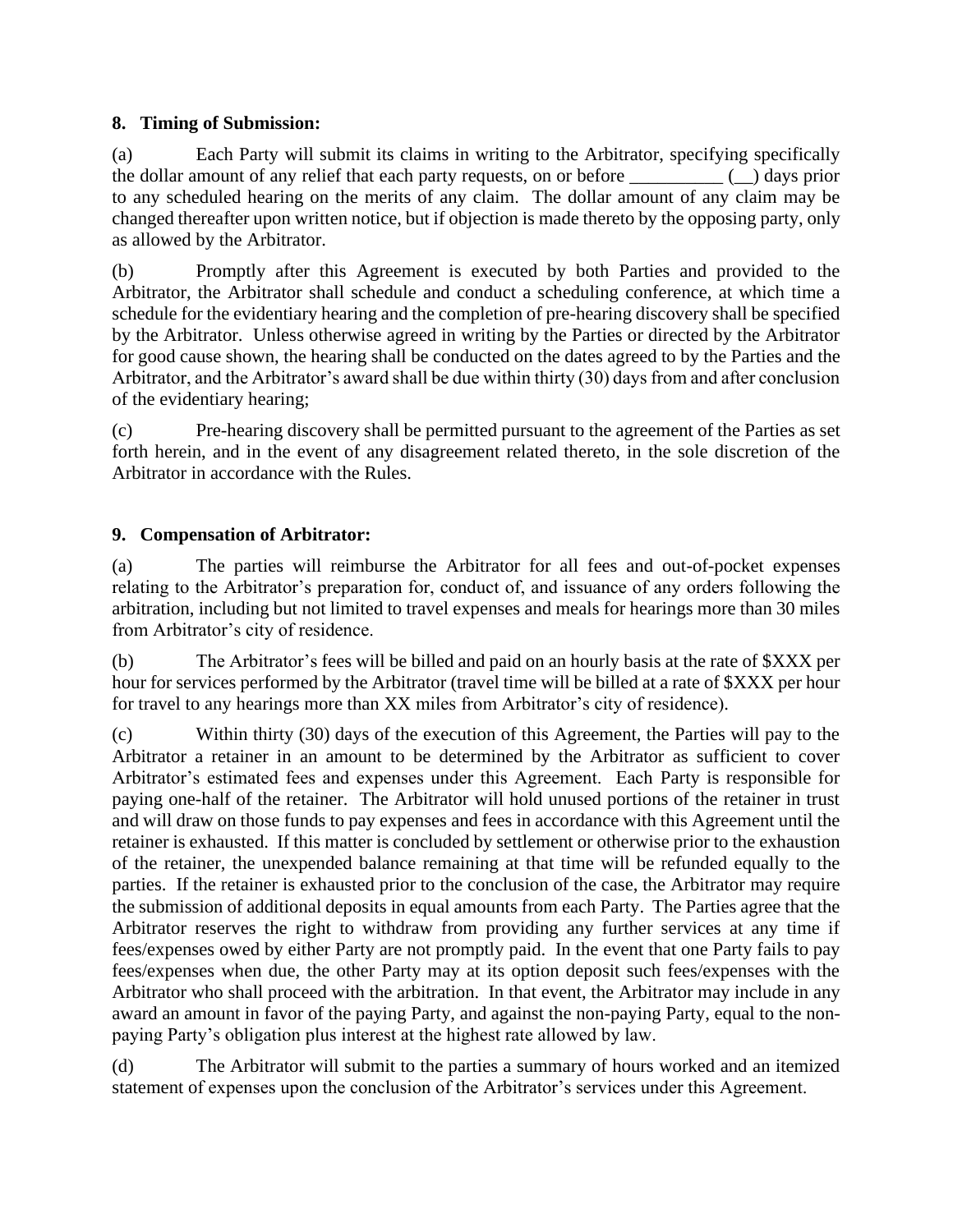(e) Arbitration costs may be allocated by the Arbitrator in the award in accordance with the Rules.

## **8. Discovery:**

(a) Each party will promptly produce all its non-privileged project documents, including electronically stored documents, to the other within thirty (30) days of the execution of this Agreement and at least 60 days prior to the hearing;

(b) Depositions may be taken upon mutual agreement of the Parties so as to be concluded thirty (30) days prior to the hearing.

(c) At least thirty (30) days prior to the hearing, each Party shall exchange with the other and publish to the Arbitrator a list of proposed fact witnesses with a brief summary of the scope of expected testimony. The Parties shall also supply at that time a list of all anticipated expert witnesses along with a CV and summary of expected expert opinions to be offered at hearing. Testimony at hearing should conform to the disclosures under this section with the Arbitrator to determine whether and under what conditions additional testimony may be presented.

**9. Mediation:** To the extent that the Contract requires mediation as a condition precedent to an arbitration hearing, the Parties represent that they consider such condition to have been waived or satisfied.

**10. Construction and Severability:** This Agreement, and all its terms and conditions, shall be construed in accordance with the laws of the State of Tennessee, except the laws of the United States of America shall control to the extent it becomes necessary to interpret the provisions of the Federal Arbitration Act or the Federal Rules of Civil Procedure, as applied to this Agreement. In the event any provision of this Agreement should be invalid or unenforceable, the parties intend that the remainder of this Agreement shall remain in full force and effect, as though such valid or unenforceable provision had not been contained therein. All questions of the construction, interpretation, and validity of this Agreement shall be resolved by the Arbitrator.

**11. Section Captions:** The section captions appearing at the beginning of each numbered section of this Agreement are intended for the convenience of the Parties. In the event this Agreement must be construed by the Arbitrator or by a Court, the Parties intend that the text of each section, and not the caption, shall be controlling.

**12. Counterparts:** The parties agree that this Agreement may be executed in one or more identical counterparts, all of which shall be deemed one and the same agreement. A facsimile copy of this Agreement, executed by one or more of the Parties, shall be as valid as an original so executed.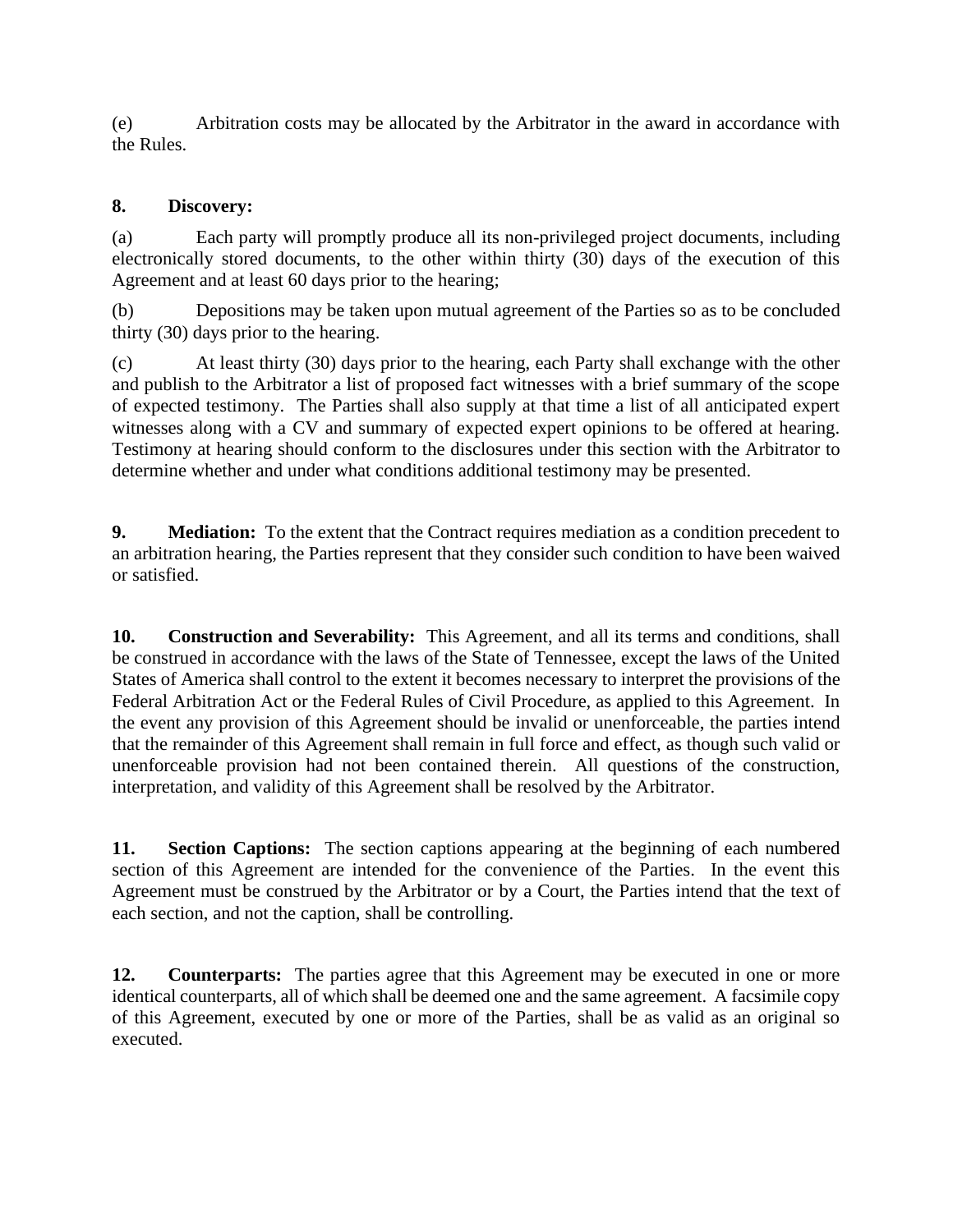**13. Entire Agreement:** This Agreement, together with the Contract, constitute the entire agreement of the Parties with respect to the subject matter hereof. No statement by any party, or by any agent or attorney of any party, which differs from the terms of this written Agreement, shall be given any force or effect whatsoever. This Agreement may not be modified except in writing signed by the parties.

Effective this  $\_\_\_\_$  day of  $\_\_\_\_\_\_\_\_$ . 20 $\_\_\_\_\_\_\_$ .

Date:

Date:

ARBITRATOR

Date: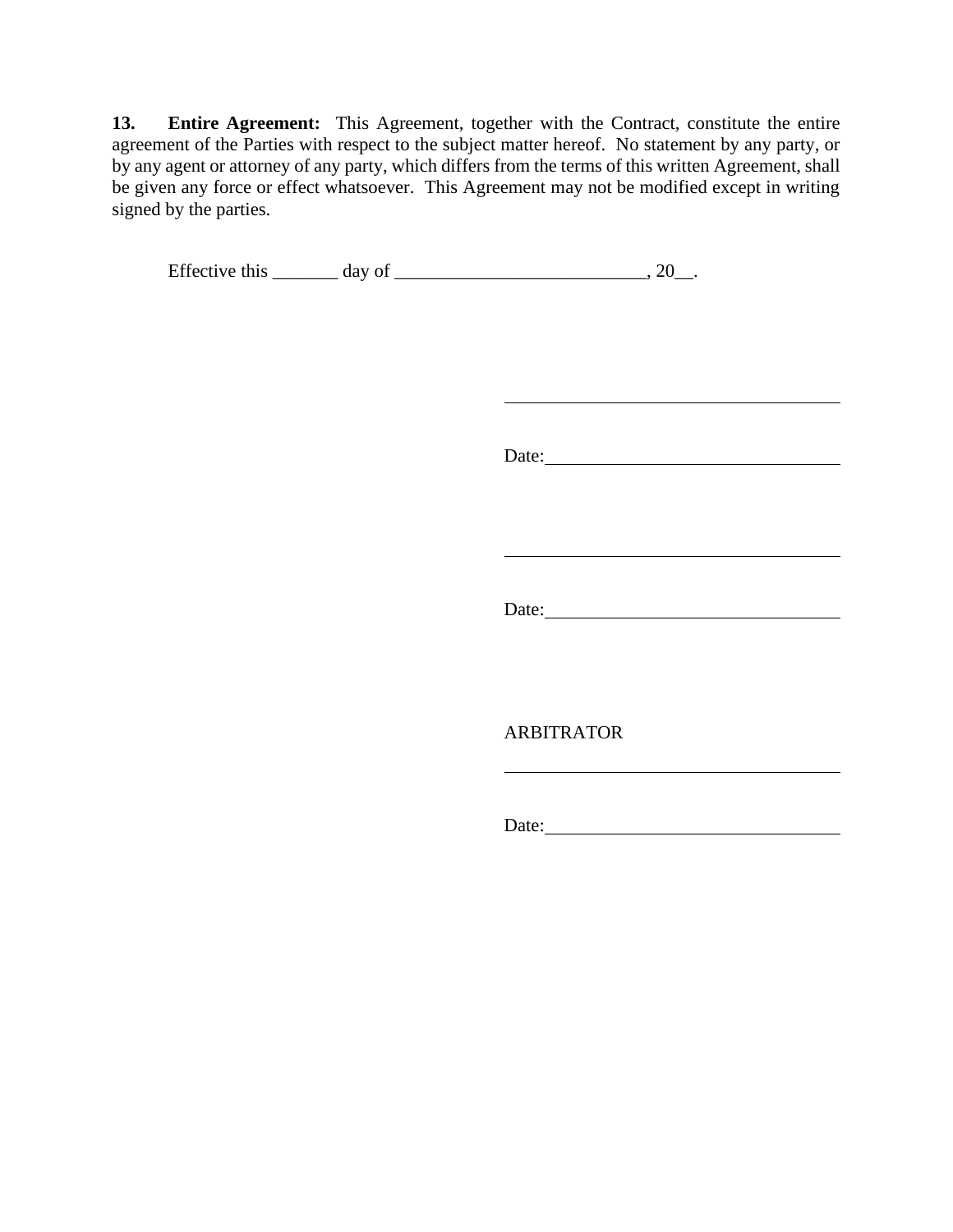# **ADDITIONAL PROVISIONS FOR CONSIDERATION**

- **A. Arbitrator Selection and Qualifications**
- **B. Arbitrator Procedures**
- **C. Compensation of the Arbitrator**
- **D. Scheduling**
- **E. Covid / Safety Provisions**
- **F. Discovery**
- **G. Boilerplate Provisions**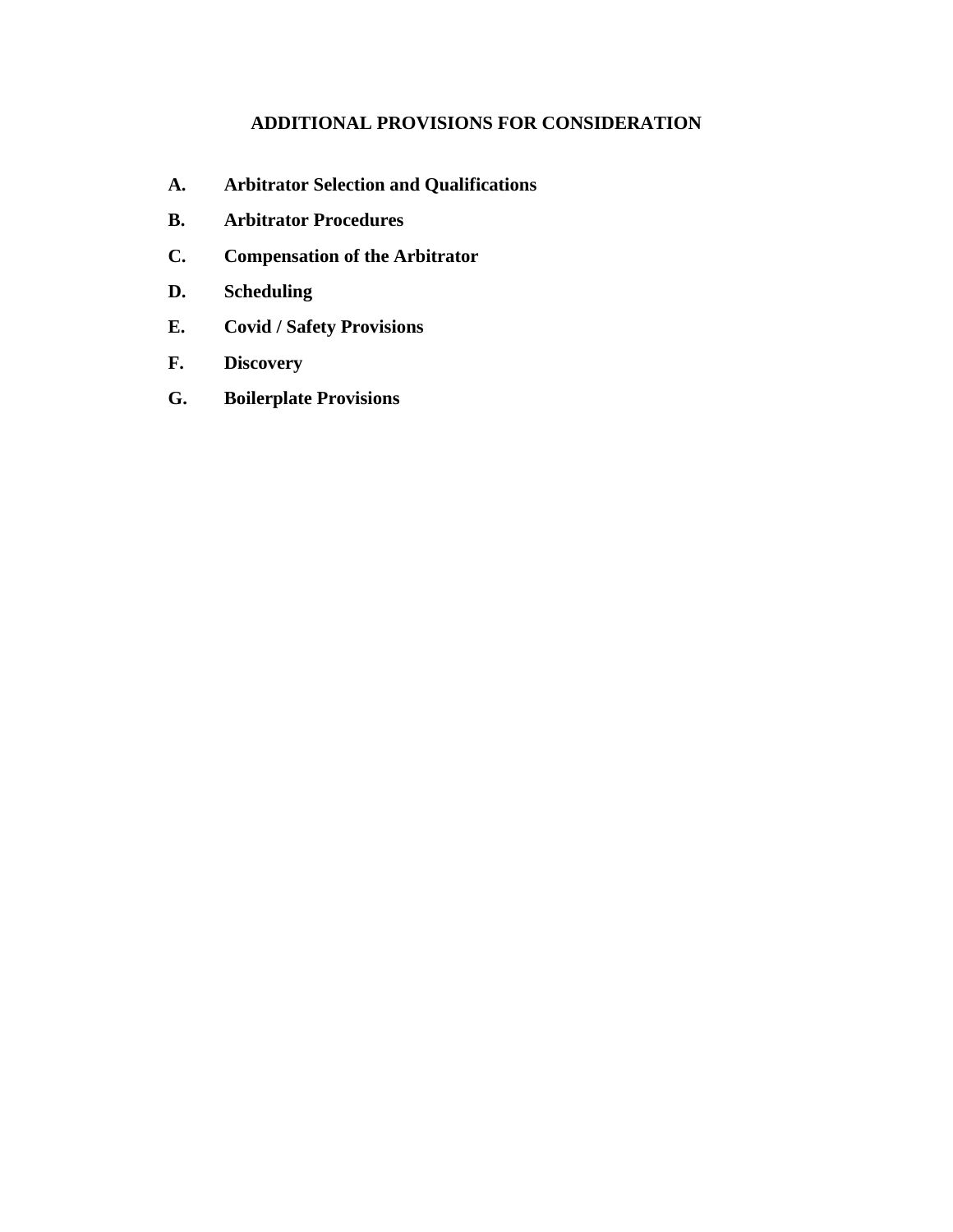## **ARBITRATOR SELECTION AND QUALIFICATIONS**

1. The Parties hereby agree to submit all Claims to binding private arbitration to be conducted by a sole Arbitrator/Three (3) Person Arbitration Panel.

- 2. The Arbitrator will be selected as follows:
	- A. Each Party will identify and exchange a ranked list of five (5) possible arbitrators, listing the arbitrators in order of preference numbering each individual from one (1) to five (5), with one being the highest ranking, within ten (10) business days of the execution of the Agreement. The exchange of the list shall take place via email communication between the Parties' counsel.
	- B. Each Party will have seven (7) business days to review and analyze the Opposing Party's list of arbitrators for the following qualifications:
		- (i) The Arbitrator shall have an active Tennessee law license/Contractor/Architect license in good standing for at least ten (10) years;
		- (ii) The Parties will make a good faith attempt to include arbitrators who have either construction law or construction experience in the construction industry;
		- (iii) The prospective Arbitrator shall have no substantive discussions with either Party or Party's counsel regarding the merits of the case, no business relationship with either Party or Party's counsel, and there shall be no apparent conflicts of interest as defined by the Tennessee Rules of Professional Conduct; and
		- (iv) The prospective Arbitrator will confirm his/her availability and willingness to serve in capacity of Arbitrator, and willingness to execute an affidavit and provide to each Party all relevant disclosures agreed to by the Parties acknowledging that the arbitrator meets the above criteria and has complied with the items set forth above.
	- C. The individual who meets the requirements under Paragraph B  $(i) (iv)$  shall be designated a "Qualified Arbitrator."
	- D. If the list of arbitrators includes one common name, then that person shall be selected as the arbitrator, provided that the common arbitrator is a Qualified Arbitrator, and the arbitrator selection process ends here. If there is more than one commonly identified Qualified Arbitrator, then the arbitrator shall be selected by summing the Parties' ranked position for each commonly identified Qualified Arbitrator. The Qualified Arbitrator with the lowest total sum of its ranked positions shall be the Arbitrator.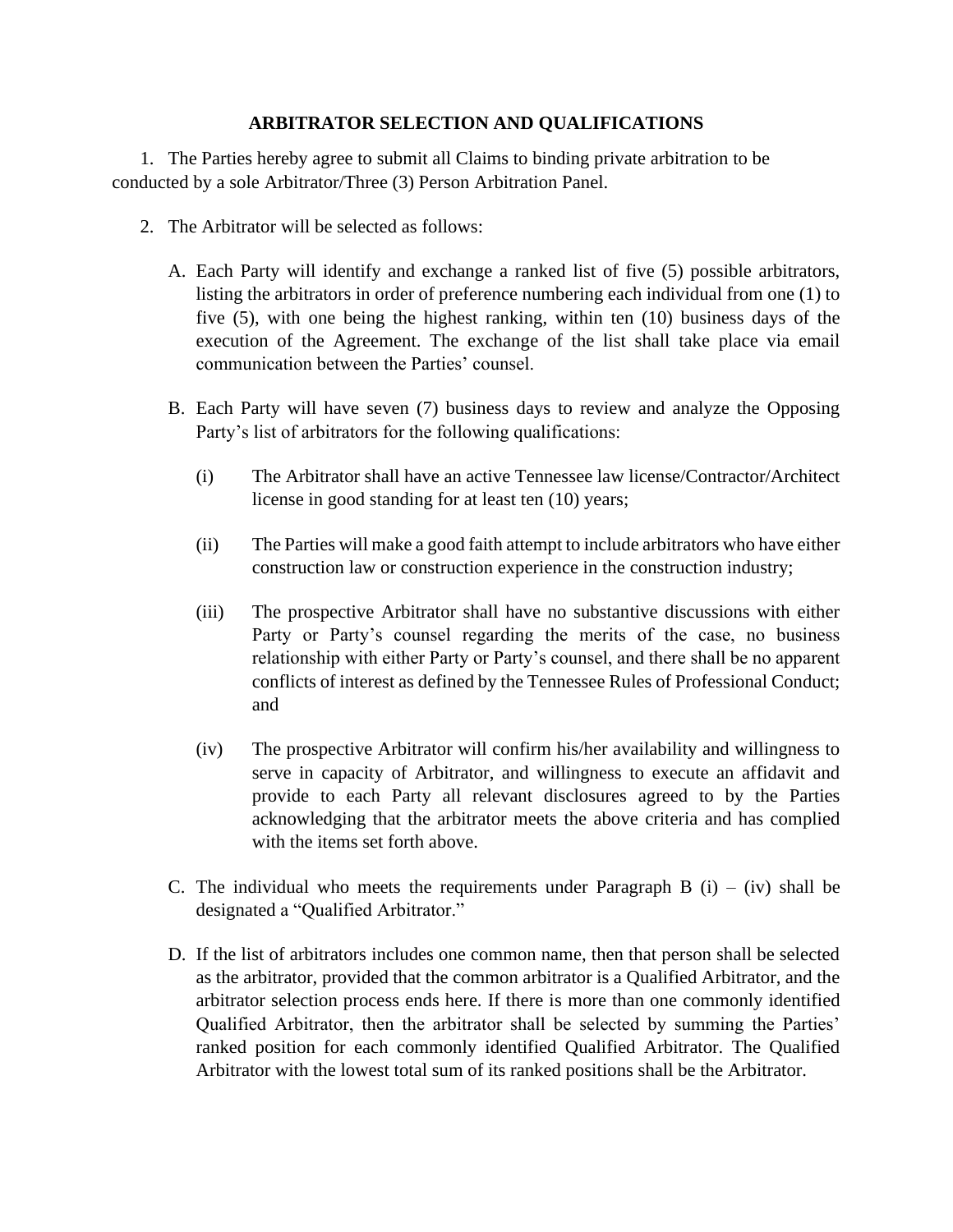- E. If there are no Qualified Arbitrators in common, on the fifth business day following the review period, no later than 4:30 CDT, the Parties may elect to choose one of the other parties' nominated arbitrators by submitting their selection of the arbitrator by e-mail to the opposing Party. Any arbitrator selected by either party must be a Qualified Arbitrator.
- F. If neither Party elects to select an arbitrator from the Opposing Party's list, the names of the highest ranked Qualified Arbitrator on each party's list shall be considered by each Party in an attempt to mutually agree on the arbitrator selection.
- G. In the event a mutually agreed upon selection in accordance with Paragraph F, the Parties shall petition a court of competent jurisdiction in accordance with T.C.A. §29- 5-304.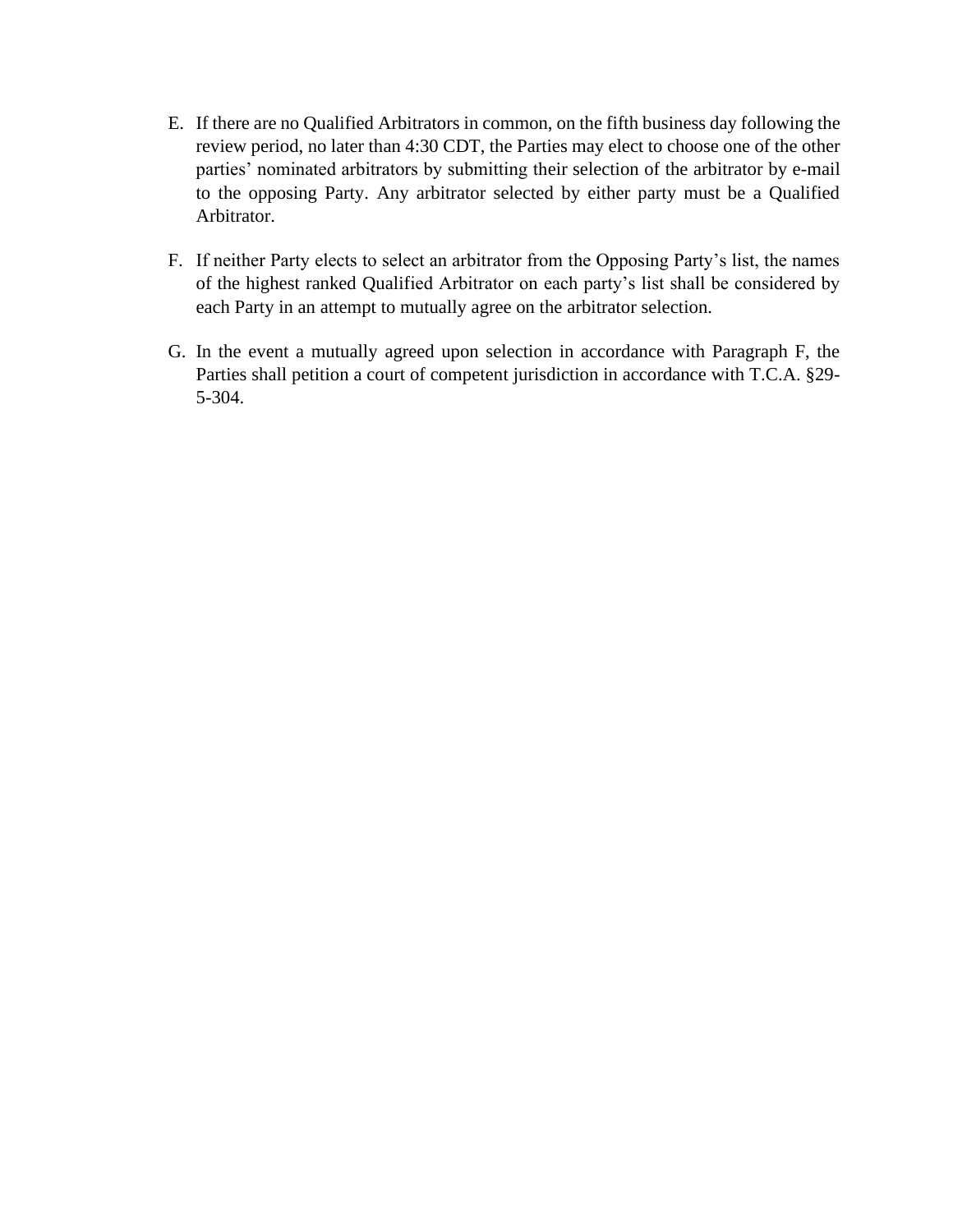#### **ARBITRATOR PROCEDURES**

1. The arbitration procedures will be governed by the Tennessee Rules of Civil Procedure and the evidentiary issues will be governed by the Tennessee Rules of Evidence.

2. The arbitration shall be administered by the Arbitrator. As part of the administration of the arbitration, the Arbitrator shall maintain a complete file of all documents and correspondence received by the Arbitrator during the course of the proceedings (the "Arbitrator's Record"). Upon conclusion of the arbitration, the Arbitrator shall return the documents made part of the record to the party who presented and/or introduced such item or documents.

3. The Arbitrator selected by the Parties shall have the authority to resolve the Claims between the Parties as set forth in their arbitration statements or any subsequent amendments, to resolve any discovery disputes in the arbitration, and to issue subpoenas for the production of documents and witnesses for depositions and the arbitration hearing utilizing a form subpoena to which the Parties agree, in accordance with the Tennessee Rules of Civil Procedure.

4. The proceedings, including the hearing on the merits, will be transcribed and the Parties will split equally the court reporter's cost and expenses unless the costs and expenses are assessed in accordance with Paragraph 8 herein.

5. The Arbitrator shall issue a written, reasoned award which includes but it not limited to a statement with respect to each of the Claims presented, the analysis and conclusion on which the award is based, and amounts, if any, awarded to the Parties. Consistent with the Contract, the Arbitrator may assess and apportion any and all arbitration fees, costs and expenses including but not limited to court reporter's costs and expenses as he/she determines appropriate. All expenses shall be shared equally unless otherwise apportioned by the Arbitrator.

6. The arbitration proceeding and the Arbitrator's Record, including without limitation, all discovery and the award and position statements submitted to the Arbitrator, shall be kept confidential and not disclosed to anyone other than the Parties to this arbitration, except to the extent that disclosure is necessary to (a) comply with a subpoena or order of a court of competent jurisdiction or (b) enforce an arbitration award in a court of competent jurisdiction. Provided, however, such disclosure must be limited to the minimum disclosure necessary to accomplish such compliance or enforcement, the disclosing party must give the other adequate notice of the proposed disclosure and either of the Parties may seek a protective order in connection therewith.

7. Preliminary hearings and conferences and the final hearing on the merits of the Parties claims and defenses shall take place in a manner and location as deemed appropriate by the Arbitrator.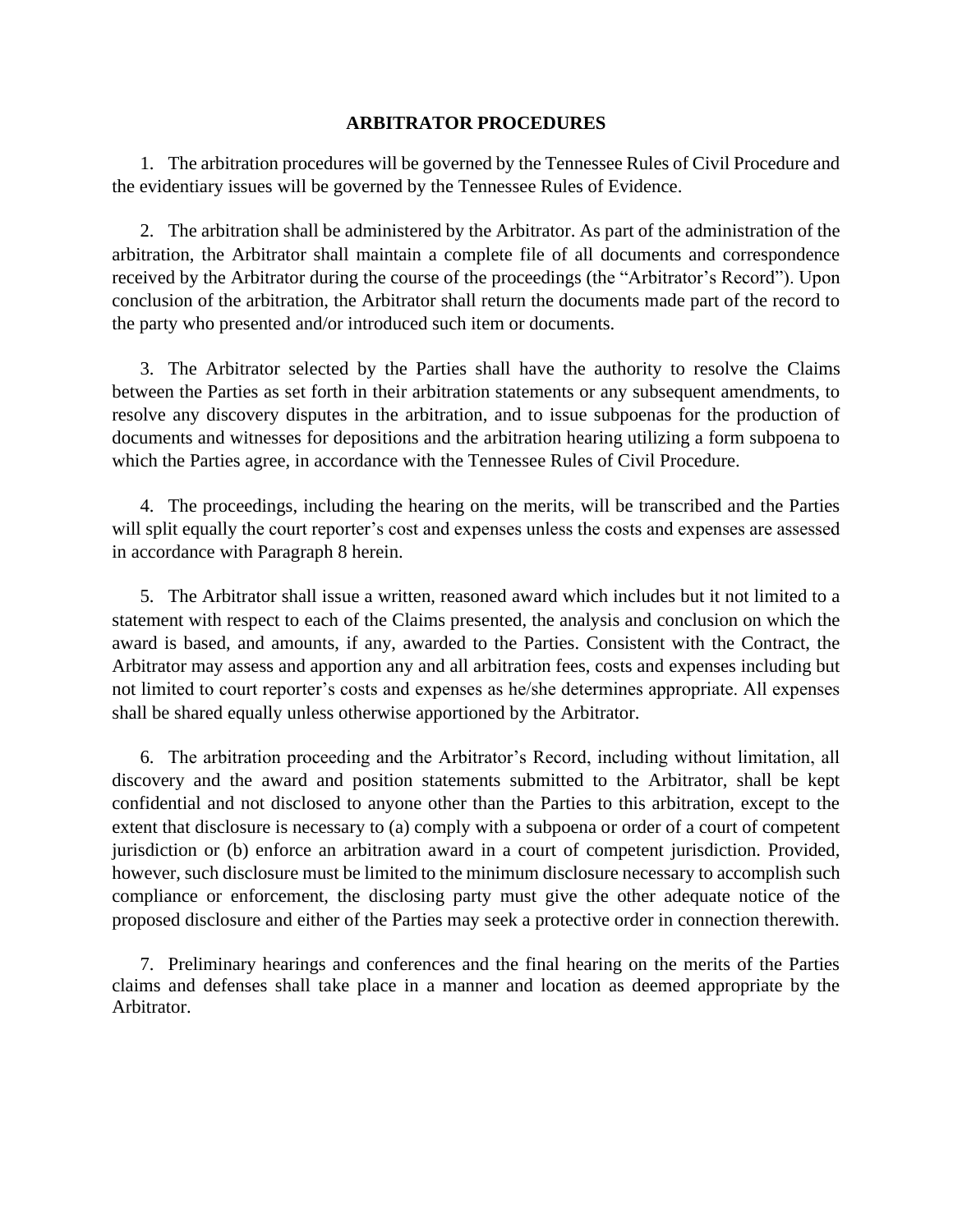### **COMPENSATION OF THE ARBITRATOR**

(a) The Parties agree that the Arbitrator's compensation shall be \$ .00 per hour which shall be filled in an itemized format using 0.10 hour increments. Any expenses of the Arbitrator shall be billed at cost and copies billed at \$.10 per page. The Arbitrator shall be compensated for the conduct of hearings, the review of documents submitted by the Parties, the preparation of orders and the final award, and the conduct of an inspection of the project in dispute if requested by a Party and ordered by the Arbitrator. Any travel time of the Arbitrator exceeding travel in a thirty (30) mile radius from [insert arbitrator's address \_\_\_\_\_\_\_\_\_\_\_\_\_\_\_\_, Tennessee, shall be billed at \$\_\_\_\_/hour. The Arbitrator's comper  $\overline{\phantom{a}}$ /hour. The Arbitrator's compensation shall be shared equally by the Parties unless otherwise agreed by the Parties or ordered by the Arbitrator pursuant to applicable law.

(b) Within thirty (30) days from the conclusion of the Preliminary Conference, the Parties shall provide a refundable retainer in equal amounts made payable to the Arbitrator or as the Arbitrator directs and said payments shall be held in the Arbitrator's trust account for payment of the Arbitrator's fees and expenses. The initial amount of the retainer will be an estimate of the total fees and expenses to be incurred by the Arbitrator and shall be determined at the Preliminary Conference based on the then apparent complexity of the case and the expected time required for a hearing on the merits. Thereafter, the initial retainer amount may be increased or reduced at the final prehearing conference if the perceived nature of the case has changed significantly. The Arbitrator may bill monthly or at the conclusion of the arbitration as may be appropriate given case activity. The Parties will be provided a copy of all arbitrator bills and a list of charged expenses.

(c) The Arbitrator may withdraw from further services by providing written notice to the Parties if the Arbitrator's compensation, including any retainer, if not paid pursuant to this Agreement. If a party fails or refuses to pay its share of the Arbitrator's compensation, the other party may pay the non-paying party's share and the Arbitrator shall proceed with the arbitration. In addition to any award based on hearing evidence and applicable law, the Arbitrator shall award the payment party double the amount paid for the non-paying party's obligation.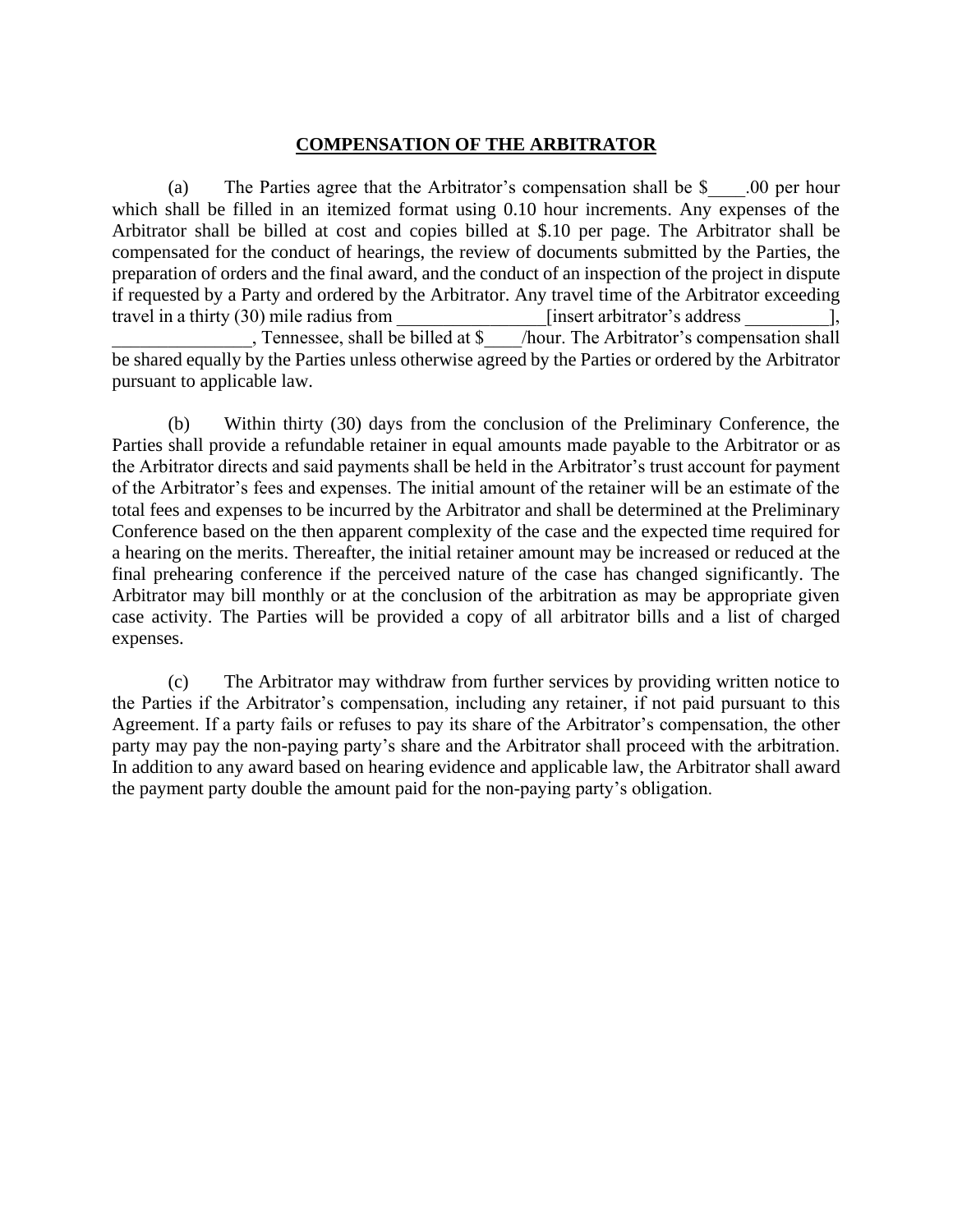#### **SCHEDULING**

As soon as practical after the Arbitrator is selected, the Arbitrator will conduct a preliminary scheduling conference with all counsel in order to set a schedule for the arbitration proceeding, including all deadlines and other restrictions, if any, for discovery, depositions, document productions, exchanges of exhibits and witness lists and submission of any briefs in accordance with Rule 16 of the Tennessee Rules of Civil Procedure. The Arbitrator shall prepare and issue a scheduling order in writing after the conclusion of the preliminary conference.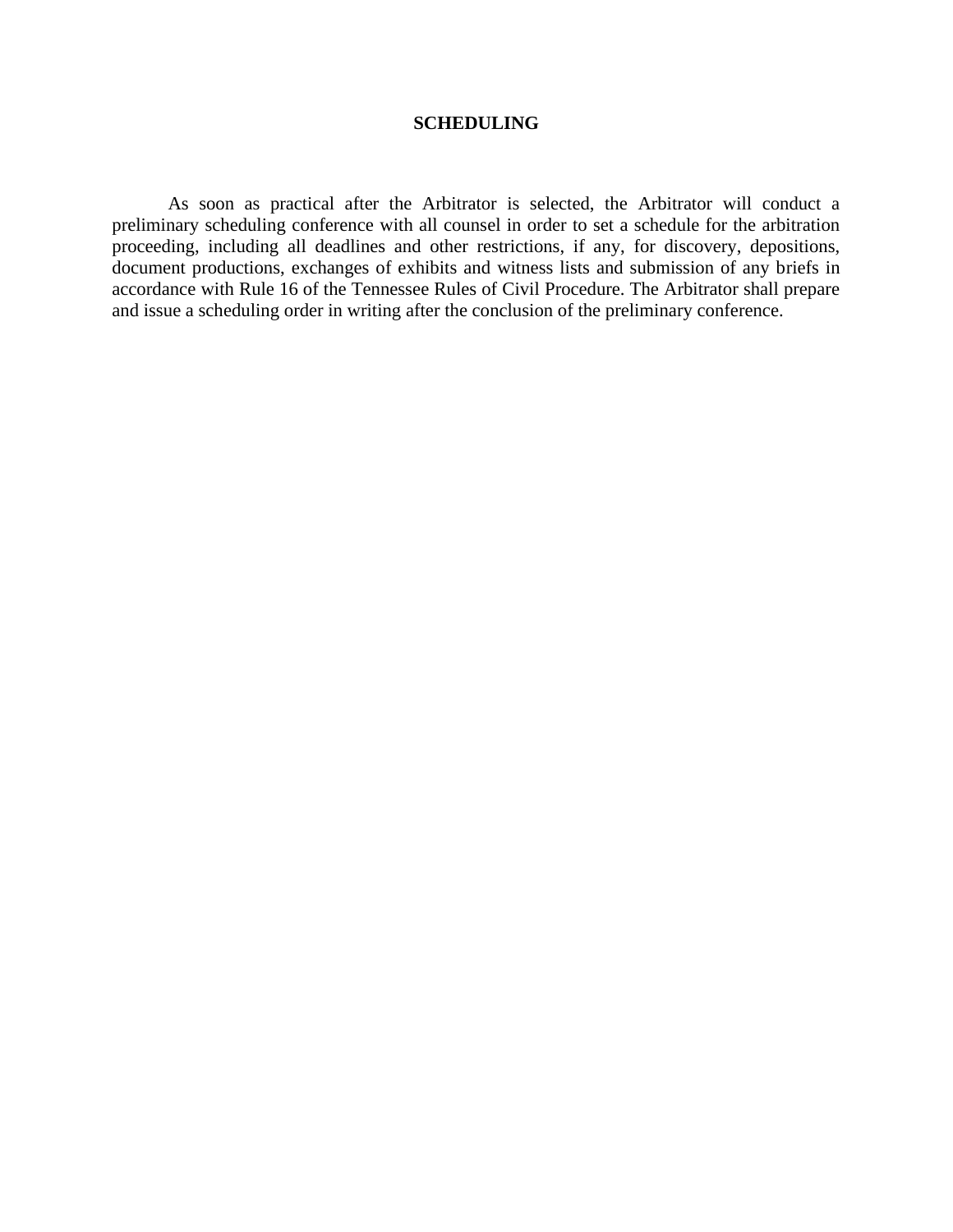## **COVID / SAFETY PROVISIONS**

*The necessary provisions will vary depending upon the circumstances; therefore, the following items should be considered:*

- 1. Hearing
	- a. In person
	- b. Remote
	- c. Hybrid
- 2. If in person:
	- a. Compliance with local and facility protocols
	- b. Proof of health or vaccine status
	- c. Accommodation of special requests or circumstances of individuals
	- d. Number of rooms (perhaps with Zoom or similar means to connect the rooms)
	- e. Size of room(s)
	- f. Configuration of room(s)
		- i. Set up of tables/chairs
		- ii. Social distancing
		- iii. Ventilation
	- g. Number of people in a room
	- h. Masks
		- i. Yes or no
		- ii. Who will wear and when
	- i. Hand sanitizer or not
	- j. Ways to minimize touching common surfaces or materials: Presentation of exhibits and other evidence.
	- k. Handling of food and drinks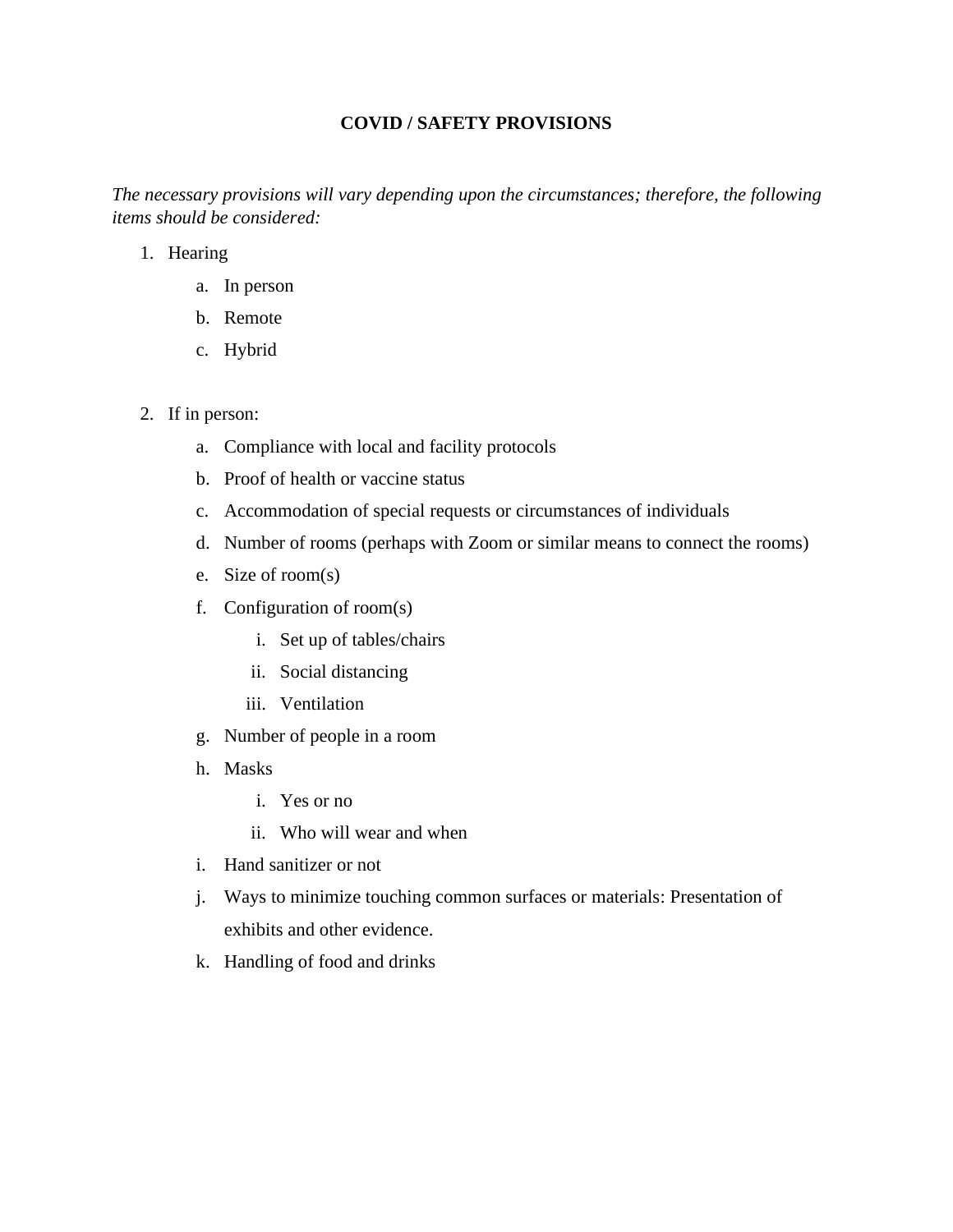#### **DISCOVERY**

#### Sample Clauses

- In any arbitration proceeding, discovery will be permitted in accordance with the Rules. All discovery shall be expressly limited to matters directly relevant to the dispute being arbitrated and must be completed no later than 20 days before the hearing date. Any requests for an extension of the discovery periods, or any discovery disputes, will be subject to final determination by the arbitrator upon a showing that the request for discovery is essential for the party's presentation and that no alternative means for obtaining information is available.
- Pursuant to Section \_\_\_\_\_\_\_\_\_\_ of \_\_\_\_\_\_\_\_\_\_\_\_ (Contract for Work/Discovery Agreement/Arbitration Rules), the parties agree that discovery shall be conducted as follows: \_\_\_\_\_\_\_\_\_\_\_\_\_\_\_\_\_\_\_\_\_\_\_\_.
- Discovery permitted in any arbitration proceeding commenced hereunder is limited as follows: No later than thirty (30) days after the filing of a claim for arbitration, the parties will exchange detailed statements setting forth the facts supporting the claim(s) and all defenses to be raised during the arbitration, and a list of all exhibits and witnesses. No later than twenty-one (21) days prior to the arbitration hearing, the parties will exchange a final list of all exhibits and all witnesses, including any designation of any expert witness(es) together with a summary of their testimony; a copy of all documents and a detailed description of any property to be introduced at the hearing. Under no circumstances will the use of interrogatories, requests for admission, requests for the production of documents or the taking of depositions be permitted. However, in the event of the designation of any expert witness(es), the following will occur: (a) all information and documents relied upon by the expert witness(es) will be delivered to the opposing party, (b) the opposing party will be permitted to depose the expert witness(es), (c) the opposing party will be permitted to designate rebuttal expert witness(es), and (d) the arbitration hearing will be continued to the earliest possible date that enables the foregoing limited discovery to be accomplished.
- The parties will be entitled to discovery as if the arbitration were a civil suit in the \_\_\_\_\_\_\_\_\_\_\_\_\_\_\_ Court. The arbitrator may limit the scope, time, and issues involved in discovery.
- To help prepare for the arbitration, each party shall be entitled, at their own expense, to learn about the facts of a claim before the arbitration begins. Each party shall have the right to take the deposition of one (1) individual and any expert witness designated by another party. Each party also shall have the right to make requests for production of documents to any party. Additional discovery may be had only where the Arbitrator so orders, upon a showing of substantial need. At least thirty (30) days before the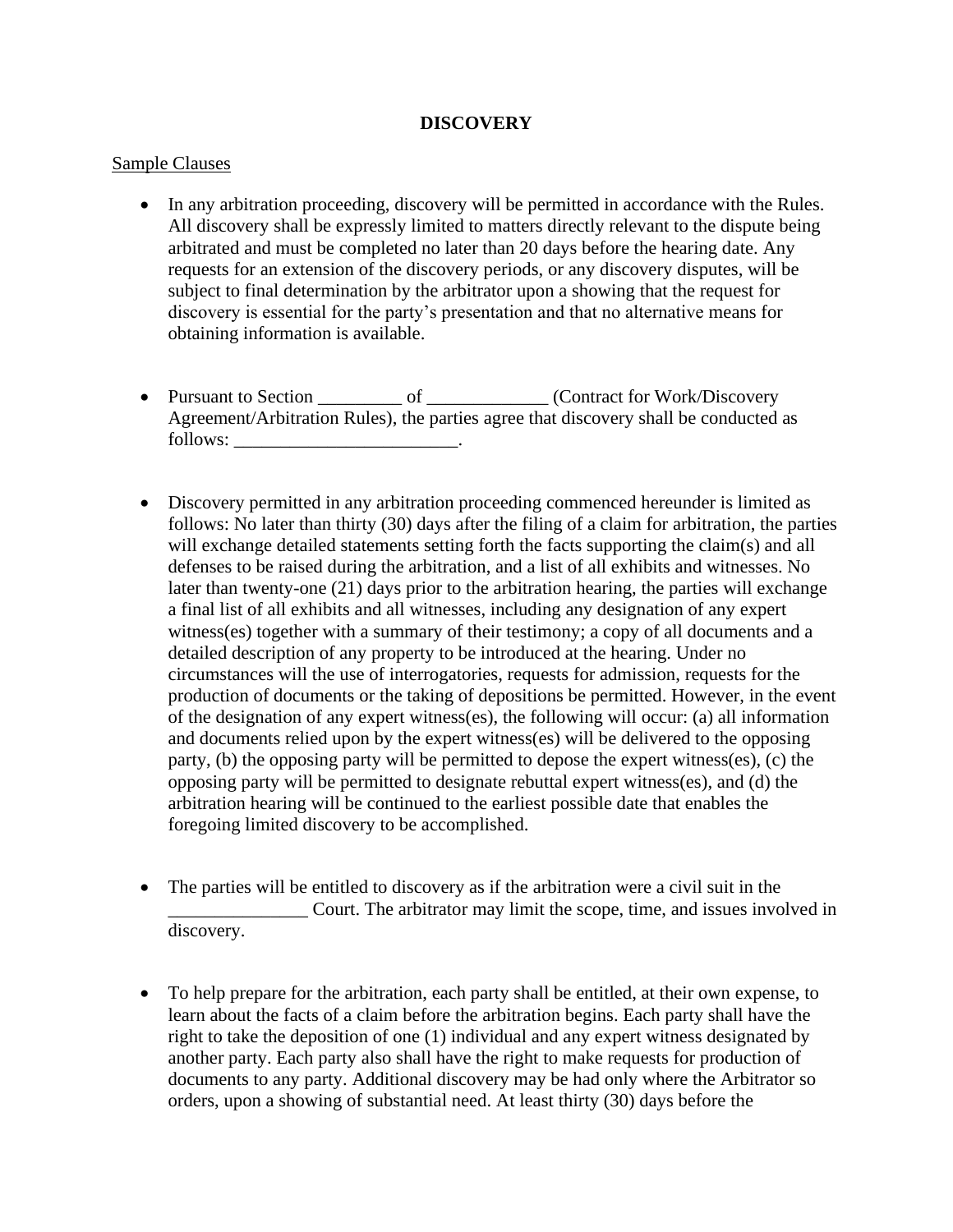arbitration, the parties must exchange lists of witnesses, including any expert witnesses, and copies of all exhibits intended to be used at the arbitration.

- Unless the parties mutually agree in writing to some additional and specific pre-hearing discovery, the only pre-hearing discovery shall be (a) reasonably limited production of relevant and non-privileged documents, and (b) the identification of witnesses to be called at the hearing, which identification shall give the witness's name, general qualifications and position, and a brief statement as to the general scope of the testimony to be given by the witness. The arbitrators shall decide any disputes and shall control the process concerning these pre-hearing discovery matters. Pursuant to the Rules of AAA, the parties may subpoena witnesses and documents for presentation at the hearing.
- The parties may obtain discovery in aid of the arbitration to the fullest extent permitted under law. All discovery disputes shall be resolved by the arbitrator.
- Each party shall have the right to take the deposition of one individual and any expert witness designated by another party. Each party also shall have the right to make requests for production of documents to any party. The subpoena right specified below shall be applicable to discovery pursuant to this paragraph. Additional discovery may be had only where the Arbitrator selected pursuant to this Agreement so orders, upon a showing of substantial need.
- The parties shall be entitled to conduct reasonable discovery and the arbitrator shall have the authority to determine what constitutes reasonable discovery. The arbitrator shall hear motions for summary judgment/adjudication as provided in the Federal Rules of Civil Procedure.
- Each party shall, upon the written request of the other party, provide the other with copies of documents relevant to the issues raised thereby. Other discovery may be ordered by the arbitrators to the extent the arbitrators deem additional discovery appropriate, and any dispute regarding discovery, including disputes as to the need therefor or the relevance or scope thereof, shall be determined by the arbitrators, which determination shall be conclusive.
- The arbitrator or arbitrators, as the case may be, shall set a limited time period and establish procedures designed to reduce the cost and time for discovery while allowing the parties an opportunity, adequate in the sole judgment of the arbitrator or majority of the three arbitrators, as the case may be, to discover relevant information from the opposing parties about the subject matter of the dispute. The arbitrator, or a majority of the three arbitrators, as the case may be, shall rule upon motions to compel or limit discovery and shall have the authority to impose sanctions for discovery abuses,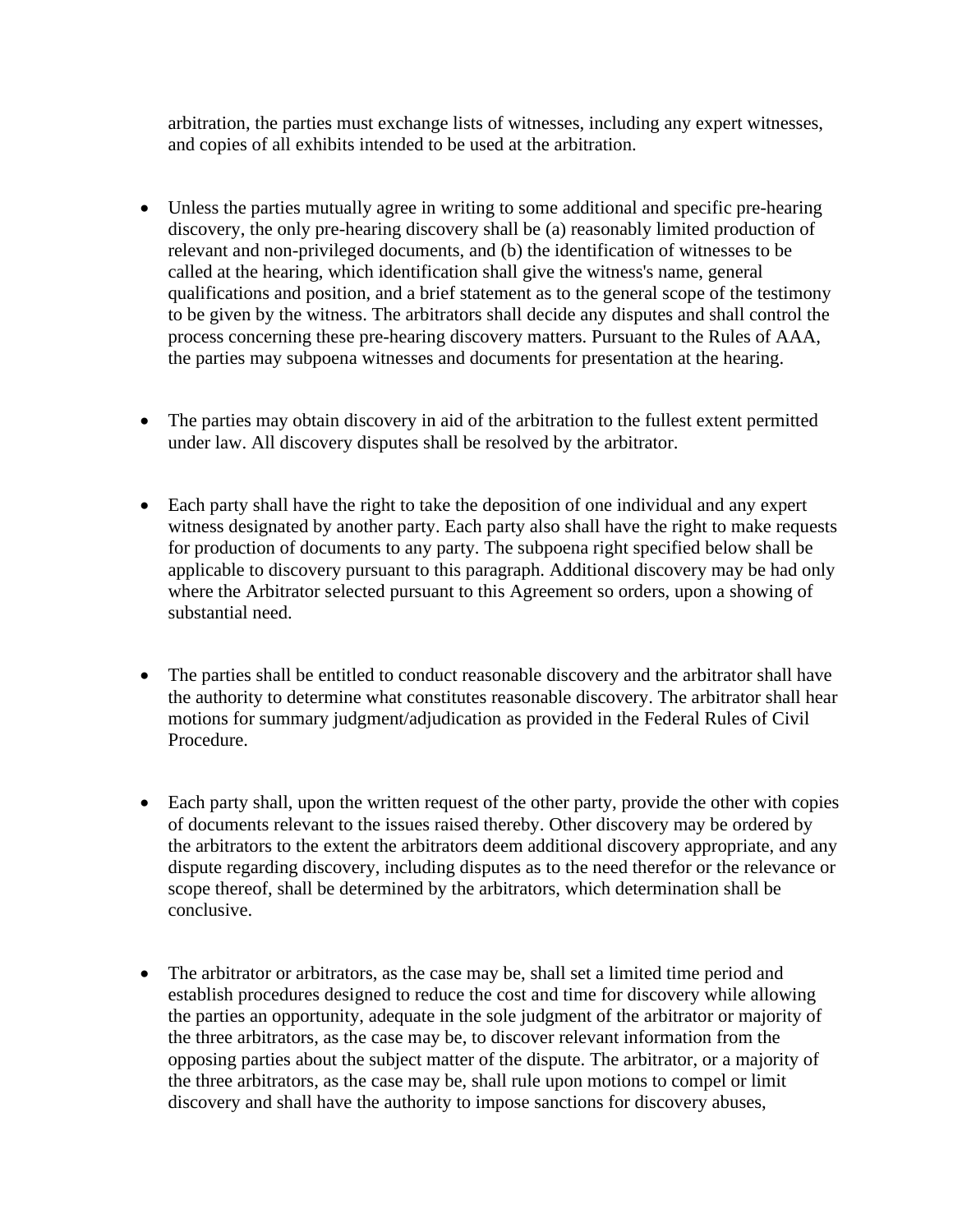including attorneys' fees and costs, to the same extent as a competent court of law or equity, should the arbitrators or a majority of the three arbitrators, as the case may be, determine that discovery was sought without substantial justification or that discovery was refused or objected to without substantial justification.

- The Arbitrators, upon a showing of good cause, may require and facilitate such limited discovery as it shall determine is appropriate in the circumstances, taking into account the needs of the parties, the burden on the parties, and the desirability of making discovery limited, expeditious, and cost-effective. The Arbitrators shall issue orders to protect the confidentiality of proprietary information, trade secrets and other sensitive information disclosed in discovery.
- The arbitrators shall decide any disputes and shall control the process concerning these pre-hearing discovery matters. Pursuant to the Rules of AAA, the parties may subpoena witnesses and documents for presentation at the hearing.
- The arbitrator shall have the power to authorize all forms of discovery (including depositions, interrogatories and document production) upon the showing of (a) a specific need for the discovery, (b) that the discovery likely will lead to material evidence needed to resolve the controversy, and (c) that the scope, timing and cost of the discovery is not excessive.
- In addition to any other procedures provided for under the rules of the AAA, upon written request, each party shall, at least 14 days prior to the date of any hearing, provide to the opposite party a copy of all documents relevant to the issues raised by any claim or counterclaim and a list of all witnesses to be called by that party at the hearing and each party shall be permitted to take at least one deposition at least 14 days prior to any hearing.
- Discovery shall be allowed only to the extent permitted by the Rules.
- In arbitration proceedings hereunder, discovery shall be permitted in accordance with Code of Civil Procedure §1283.05.
- The provisions of \_\_\_\_\_\_\_\_\_\_\_ Code of Civil Procedure Section \_\_\_\_\_\_\_\_\_\_\_\_\_ or its successor section(s) are incorporated herein and made a part of this Agreement. Depositions may be taken and discovery may be obtained in any arbitration under this Agreement in accordance with said section(s).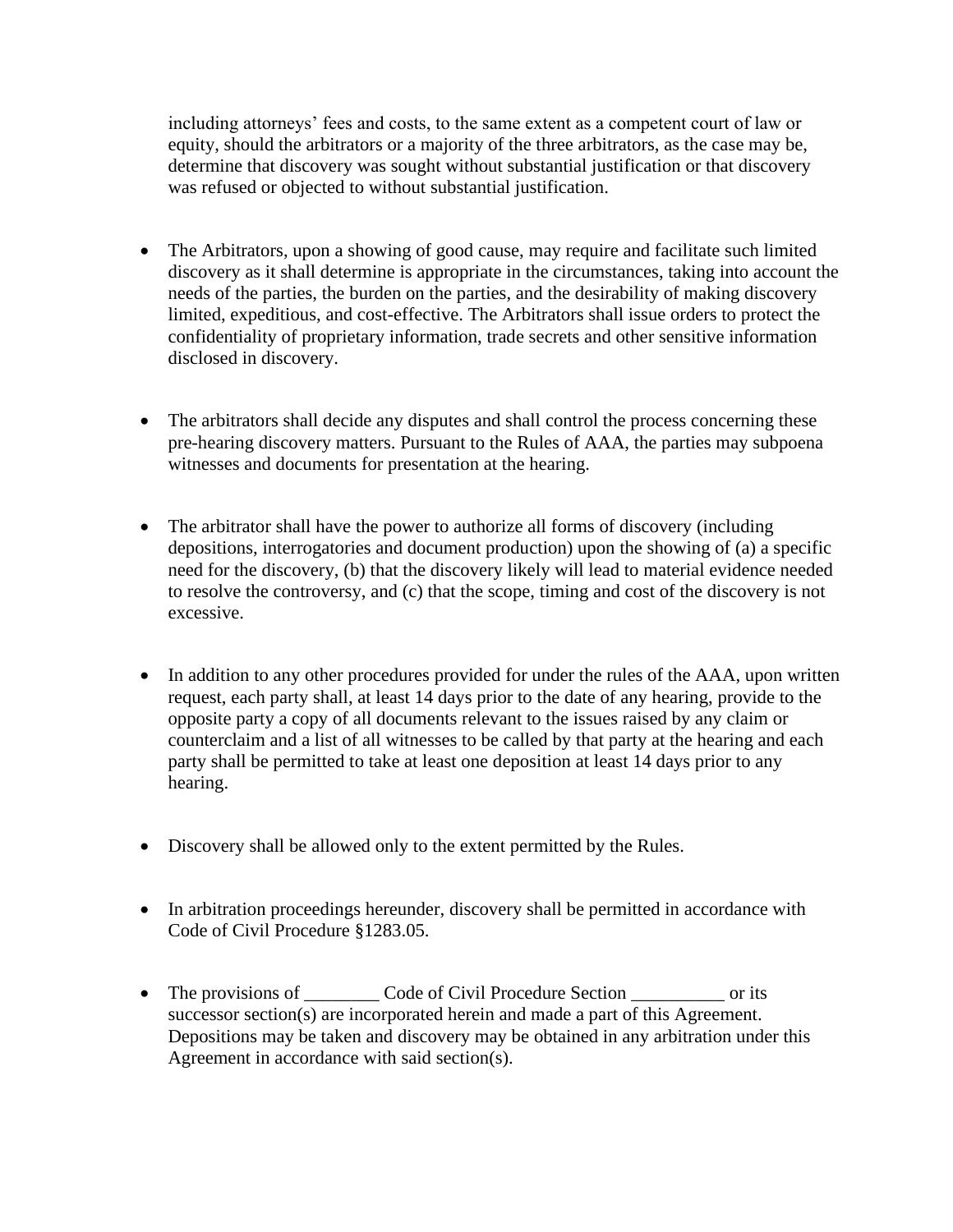- During the period beginning with the selection of the third arbitrator and ending upon the conclusion of the arbitration proceedings, the arbitrators will have the authority to permit the Parties to conduct such discovery as the arbitrators consider appropriate.
- The arbitrator(s), consistent with the expedited nature of arbitration, shall permit discovery only if there is clear and convincing evidence that discovery is necessary. If the arbitrator(s) so determine, they may permit limited document discovery and no more than three depositions per party of no more than 8 hours each. Notwithstanding the foregoing, each Party will, upon the written request of the other Party, promptly provide the other with copies of documents on which the producing Party may rely in support of a claim or defense or which are relevant to the issues raised in the Agreement Dispute. All discovery, if any, shall be completed within 90 days following the appointment of the arbitrator(s). Adherence to formal rules of evidence shall not be required and the arbitrator(s) shall consider any evidence and testimony that the arbitrator(s) determine to be relevant, in accordance with the Rules and procedures that the arbitrator(s) determine to be appropriate. In resolving any Agreement Dispute, the Parties intend that the arbitrator(s) shall apply the substantive Laws of the State of Tennessee, without regard to any choice of law principles thereof that would mandate the application of the laws of another jurisdiction. The Parties intend that the provisions to arbitrate set forth herein be valid, enforceable and irrevocable, and any award rendered by the arbitrator(s) shall be final and binding on the Parties. The Parties agree to comply and cause the members of their applicable Group to comply with any award made in any such arbitration proceedings and agree to enforcement of or entry of judgment upon such award, in any court of competent jurisdiction.
- The discovery process shall proceed and be governed, consistent with the standards of the Federal Rules of Civil Procedure, as follows:
- Five (5) days prior to the start of an arbitration hearing under this Article, the parties shall deliver the names of all witnesses to each other. Where either party will make an issue of "intent," that party will notify the other party ten (10) days prior to the hearing.
- No discovery shall be permitted, absent a showing of good cause. Any discovery request should be reviewed with the knowledge that this dispute resolution process was mutually agreed upon and bargained for by the parties with the intent to provide a cost-effective and timely method of resolving disputes. Any discovery granted by the arbitrator should be limited to that necessary to protect the minimum due process rights of the parties.
- Each party shall attempt, in good faith, to agree on a plan for document discovery. Should they fail to agree, either party may request a joint meeting or conference call with the Arbitrator. The Arbitrator shall resolve any disputes between the parties, and such resolution with respect to the scope, manner, and timing of discovery shall be final and binding.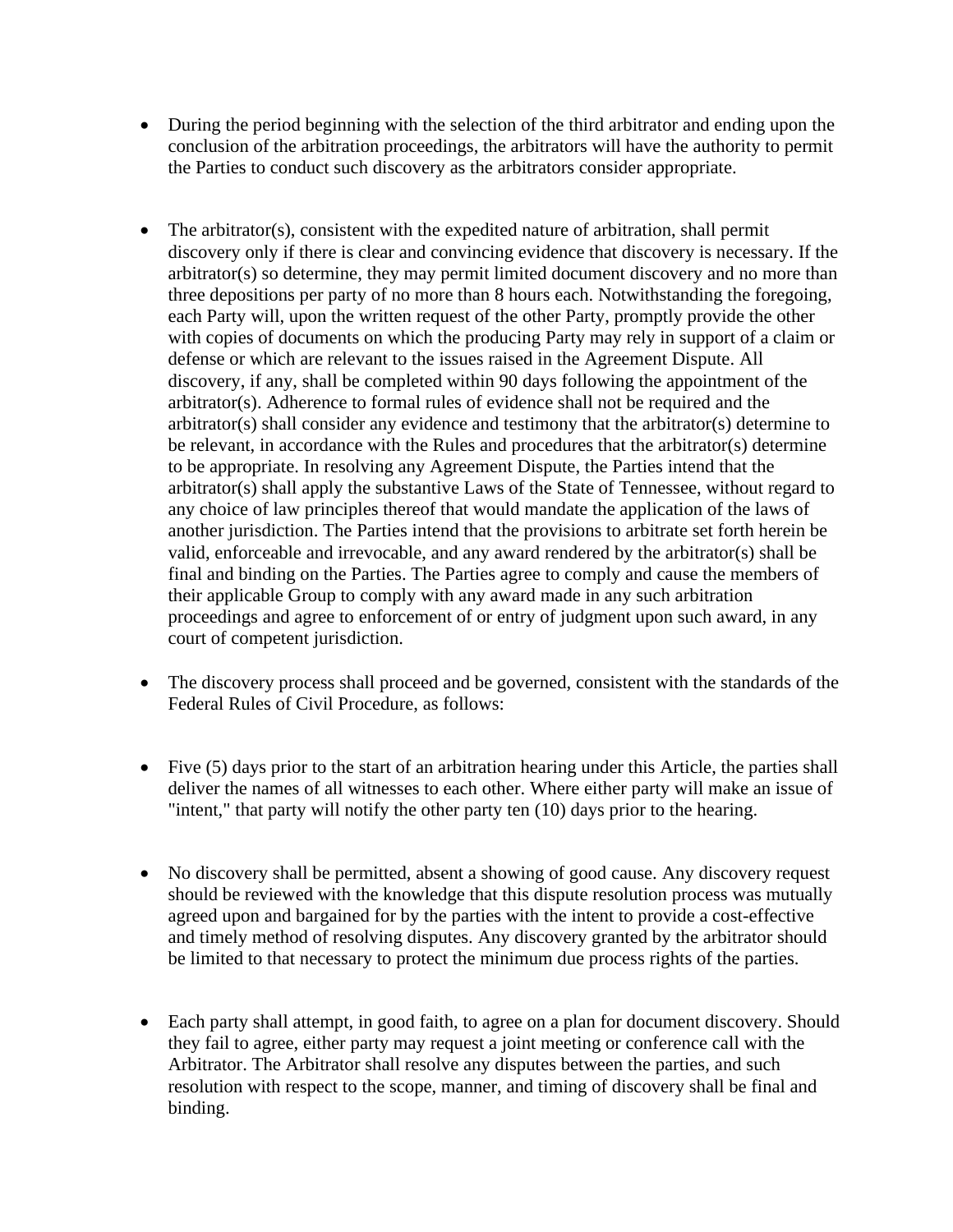- The arbitrator shall order the Parties to promptly exchange copies of all exhibits and witness lists, and, if requested by a Party, to produce other relevant documents, to answer up to ten (10) interrogatories (including subparts), to respond to up to ten (10) requests for admissions (which shall be deemed admitted if not denied) and to produce for deposition and, if requested, at the hearing all witnesses that such Party has listed and up to four (4) other persons within such Party's control. Any additional discovery shall only occur by agreement of the Parties or as ordered by the arbitrator upon a finding of good cause.
- The parties have selected arbitration to expedite the Evidence; resolution of disputes and to reduce the costs and burdens Presumptions associated with litigation. The parties agree that the Arbitrator should take these concerns into account when determining whether to authorize discovery and, if so, the scope of permissible discovery and other hearing and pre- hearing procedures. The Arbitrator may permit reasonable discovery rights in preparation for the arbitration, provided that it should accelerate the scheduling of and responses to such discovery so as not to unreasonably delay the arbitration. Exhibits must be marked and left with the Arbitrator until it has rendered a decision. Either party may elect, at its expense, to record the proceedings by audiotape or stenographic recorder (but not by video). The Arbitrator may conclude that the applicable law of any foreign jurisdiction would be identical to that of Tennessee on the pertinent issue(s), absent a party's providing the Arbitrator with relevant authorities (and copying the opposing party) at least five business days before the arbitration hearing.
- The parties shall be entitled to discovery of all documents and information reasonably necessary for a full understanding of any dispute raised in the arbitration relating to this Agreement. The parties may use all methods of discovery available under the Federal Rules of Civil Procedure, including depositions, requests for admission and requests for production of documents. The time periods applied to these discovery methods shall be set by the panel so as to permit compliance with the scheduling provisions.
- Discovery shall be available, prior to any pre-disciplinary hearing, of evidence to be presented at said hearing. Should any new evidence develop during the hearing, a continuance may be granted to the employee upon receipt so that the new evidence may be reviewed by the employee and the employee's grievance representative and/or attorney.
- IN ANY ARBITRATION PROCEEDING, DISCOVERY WILL BE PERMITTED IN ACCORDANCE WITH THE RULES. ALL DISCOVERY SHALL BE EXPRESSLY LIMITED TO MATTERS DIRECTLY RELEVANT TO THE DISPUTE BEING ARBITRATED AND MUST BE COMPLETED NO LATER THAN 20 DAYS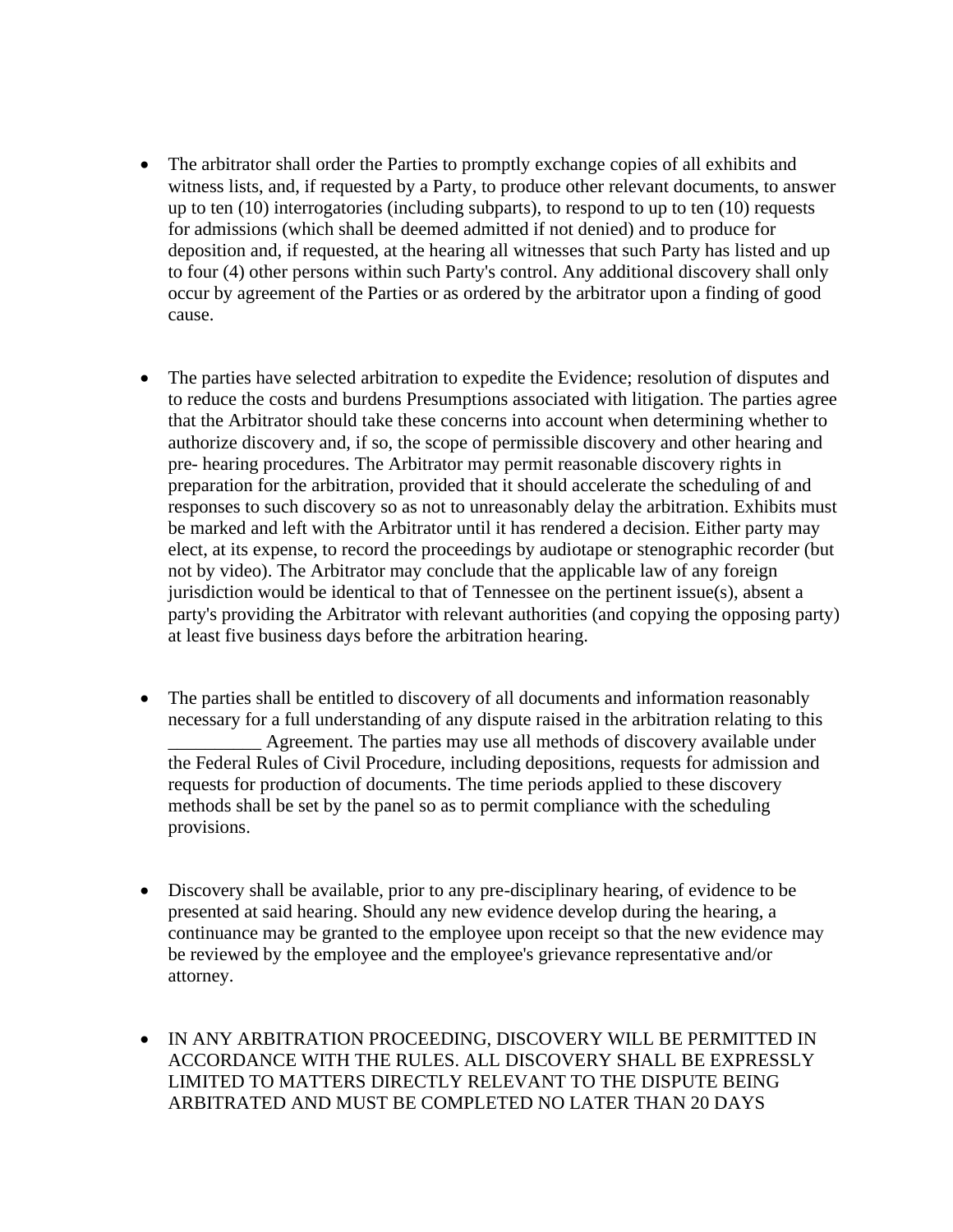BEFORE THE HEARING DATE. ANY REQUESTS FOR AN EXTENSION OF THE DISCOVERY PERIODS, OR ANY DISCOVERY DISPUTES, WILL BE SUBJECT TO FINAL DETERMINATION BY THE ARBITRATOR(S) UPON A SHOWING THAT THE REQUEST FOR DISCOVERY IS ESSENTIAL FOR THE PARTY'S PRESENTATION AND THAT NO ALTERNATIVE MEANS FOR OBTAINING INFORMATION IS AVAILABLE.

- Each party to an arbitration shall be entitled to such discovery as the Panel shall determine is appropriate.
- The arbitrators shall determine what discovery will be permitted, consistent with the goal of limiting the cost and time that the Parties must expend for discovery; provided the arbitrators shall permit such discovery as they deem necessary to permit an equitable resolution of the dispute. The arbitrators shall have sole discretion with regard to the admissibility of any evidence.
- The arbitrator shall have the power, in addition to determining the merits of the dispute submitted, to permit discovery regarding the subject matter of arbitration and to enforce the rights, remedies, procedures, duties, liabilities and obligations of discovery by the imposition of the same terms, conditions, consequences, liabilities, sanctions and penalties as may be imposed in like circumstances by the  $\overline{\phantom{a}}$ Tennessee Rules of Civil Procedure. All discovery must be completed thirty (30) days prior to the date set for the arbitration hearing.
- Any party shall be permitted to engage in any discovery permitted under the rules of the AAA. However, all discovery shall be completed within 90 days following the initial filing of the Statement of Claim.
- The arbitrators shall have the discretion to order a pre-hearing exchange of information by the Parties, including without limitation, production of requested documents, exchange of summaries of testimony of proposed witnesses, and examination by deposition of the Parties.
- Each party shall have discovery rights as provided by the Federal Rules of Civil Procedure; provided, however, that all such discovery shall be commenced and concluded within ninety (90) days of the initiation of arbitration.
- The Parties shall have the right to undertake limited and focused documentary discovery and, as may be expressly authorized by the arbitrator(s) limited depositions of no more than five per party and of limited duration, upon a determination that such depositions are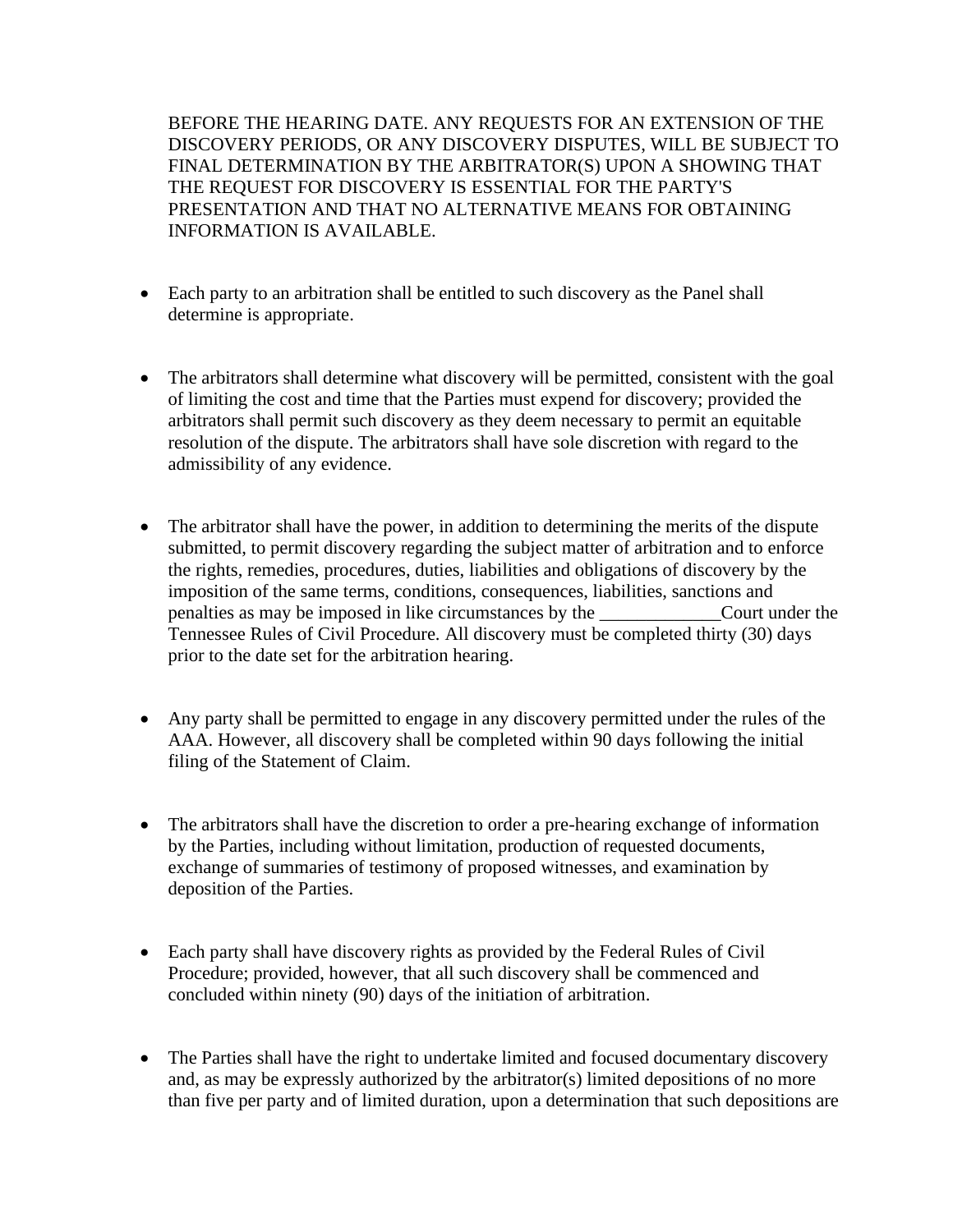reasonably necessary to enable the requesting Party to prepare and present its claims and/or defenses at the hearing.

The parties to this Agreement expressly waive their right to engage in any discovery with the exception of depositions and requests for the inspection, production and copying of documents. Interrogatories, requests for admissions and depositions upon written interrogatories shall not be permitted. The Arbitrator shall be authorized to issue subpoenas requiring attendance at hearings and/or trial. All discovery permitted by this Agreement shall be completed no later than fifteen (15) days before the first hearing date established by the Arbitrator. The Arbitrator may extend such period in the event of a party's refusal to provide requested discovery for any reason whatsoever, including legal objections raised to such discovery or unavailability of a witness due to absence or illness. No party shall be entitled to "priority" in conducting discovery. Depositions may be taken by either party upon seven (7) days written notice. Request for production or inspection of documents shall be responded to within ten (10) days after service. All disputes relating to discovery shall be submitted to the Arbitrator whose decision shall be final and binding upon the parties.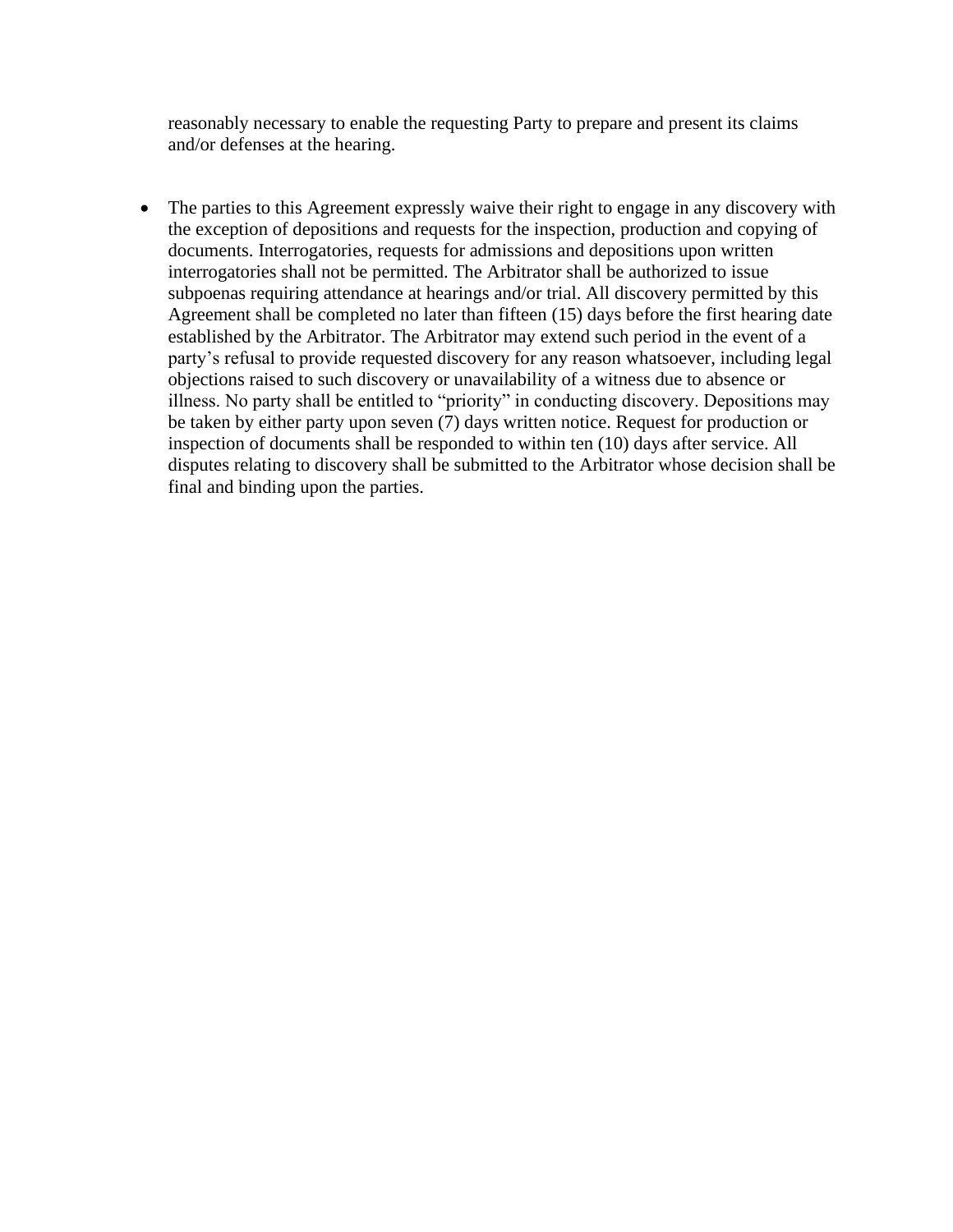#### **BOILERPLATE**

#### Sample Clauses

Contract Interpretation. A. This Agreement is subject to and will be governed by and interpreted in accordance with, the laws of the State of Tennessee, excluding conflicts of laws principles, and of the United States of America. Any action or proceeding seeking to enforce any provision of, or based on any right arising out of, this Agreement may only be brought in the courts of the State of Tennessee in \_\_\_\_\_\_\_\_\_\_\_ County, or, if it has or can acquire jurisdiction, in the United States District Court for the <u>neuron bistrict of Tennessee</u>, and each of the parties hereto irrevocably consents to the exclusive jurisdiction of such courts (and of the appropriate appellate courts) in any such action or proceeding and waives, to the fullest extent permitted by law, any objection to venue laid therein. Process in any action or proceeding referred to in the proceeding sentence may be served on any party anywhere in the world. Each party further agrees to waive any right to a trial by jury.

The parties acknowledge that they have caused this Agreement to be reviewed and approved by legal counsel of their own choice. This Arbitration Agreement has been specifically negotiated, and any presumption that an ambiguity contained in this Agreement shall be construed against the party that caused this Agreement to be drafted shall not apply to the interpretation of this Agreement.

The Contract Documents completely describe the Services to be provided. Contractor will provide any Services that may reasonably be inferred from the Contract Documents or from prevailing custom or trade usage as being required to produce the intended result whether or not specifically called for or identified in the Contract Documents. Words or phrases which have a well-known technical or construction industry or trade meaning and are used to describe Services will be interpreted in accordance with that meaning unless a definition has been provided in the Contract Documents.

Ambiguities, inconsistencies, or conflicts in this Agreement shall not be strictly construed against the drafter of the language but will be resolved by applying the most reasonable interpretation under the circumstances, giving full consideration to the Parties' intentions at the time this Agreement is entered into.

The headings of these clauses are inserted for convenience of reference and shall be ignored in the interpretation and construction of this Agreement. This agreement constitutes the entire agreement among the parties and supersedes any earlier agreements and discussions. Any amendments to this Agreement must be in writing from authorized persons.

The parties have jointly negotiated this Agreement and, thus, neither this Agreement nor any provision will be interpreted for or against any party on the basis that it or its attorney drafted the Agreement or the provision at issue. When this Agreement requires approval of one or more parties, such approval may not be unreasonably withheld or delayed. Words, regardless of the number and gender specifically used, will be construed to include any other number, singular or plural, and any gender, masculine, feminine, or neuter, as the context requires. "And" includes